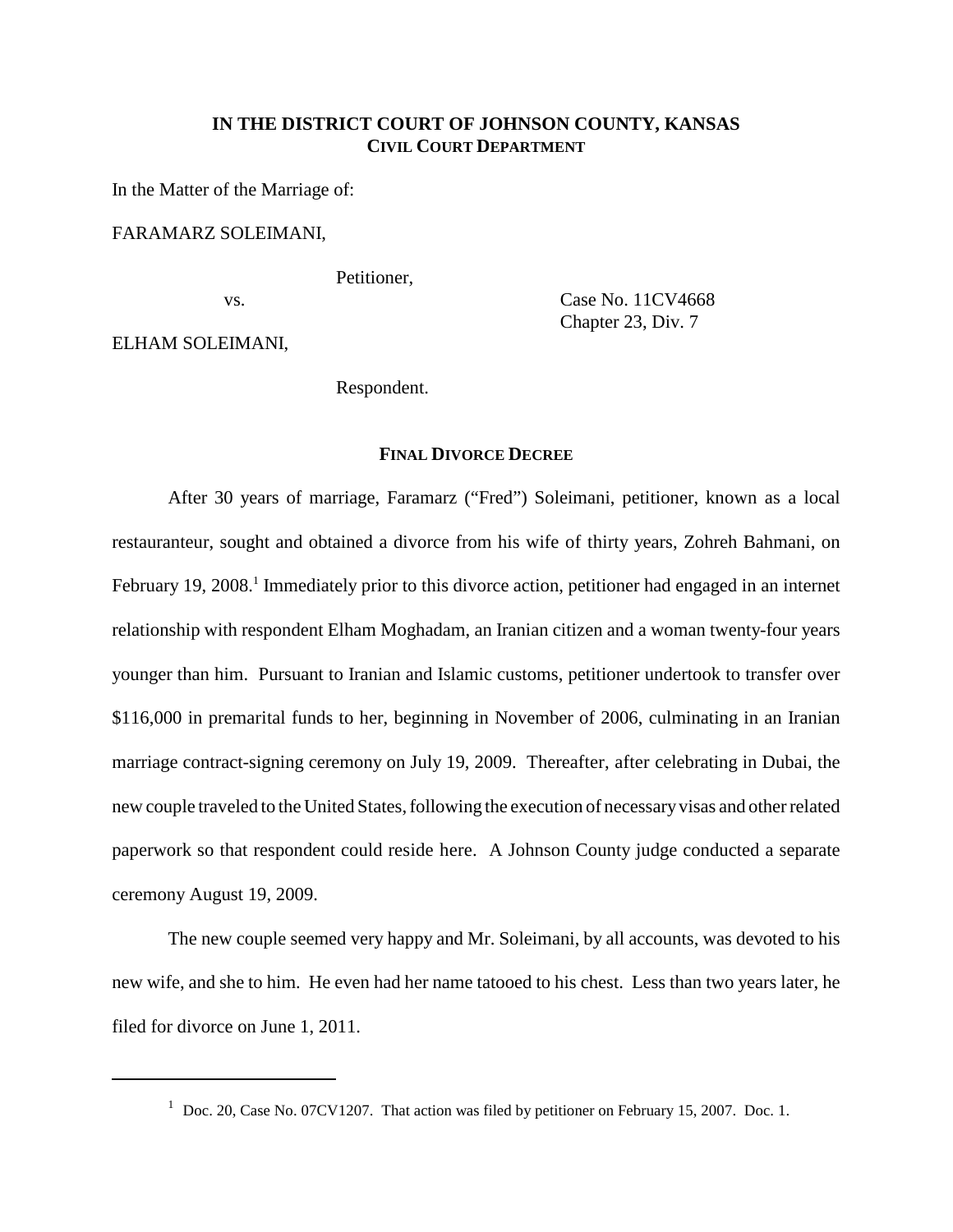#### **Background to the Current Action**

That is the simple description of this case. The more acrimonious background involves allegations of domestic violence, rape, a petition for protection from abuse which respondent filed in Case No. 11CV6179, (granted and finalized on February 3, 2012), and a separate action, alleging a marital tort case, alleging assault and battery, and repeating many of the allegations from the abuse case. That matter was dismissed on June 21, 2012, Doc. 22 in Case No. 11 CV7007, because respondent did not want to proceed without completion of a pending police investigation. Now, petitioner does not even recognize his wife's signature on the marriage contract he signed and cannot recall executing copies of the very documents that were submitted to the Department of Homeland Security to allow his wife to enter the country. Since the domestic violence that has been alleged to have occurred, respondent has been living at a domestic violence shelter and has obtained no employment. Petitioner has been unemployed with the exception of his working for his ex-wife in exchange for living expenses. At 60 years old, petitioner is bankrupt, according to his counsel. According to his ex-wife, finding employment in the restaurant industry will be difficult for him.

In addition to the foregoing, two unique legal issues exist in this matter.

#### **Issues of First Impression in Kansas**

Under Iranian/Islamic custom and law, a man can commit to a temporary marriage through an espousal deed so long as there is a written contract to enter into marriage in the future. Additionally, a more permanent marriage contract can be reached by which muslim couples reach a mahr agreement. In this instance, the parties signed a mahr agreement and respondent contends that because of the divorce, she can demand the payment of 1,354 gold quare (coins valued at \$500 apiece or the equivalent of \$677,000), from petitioner, which has been deferred while married.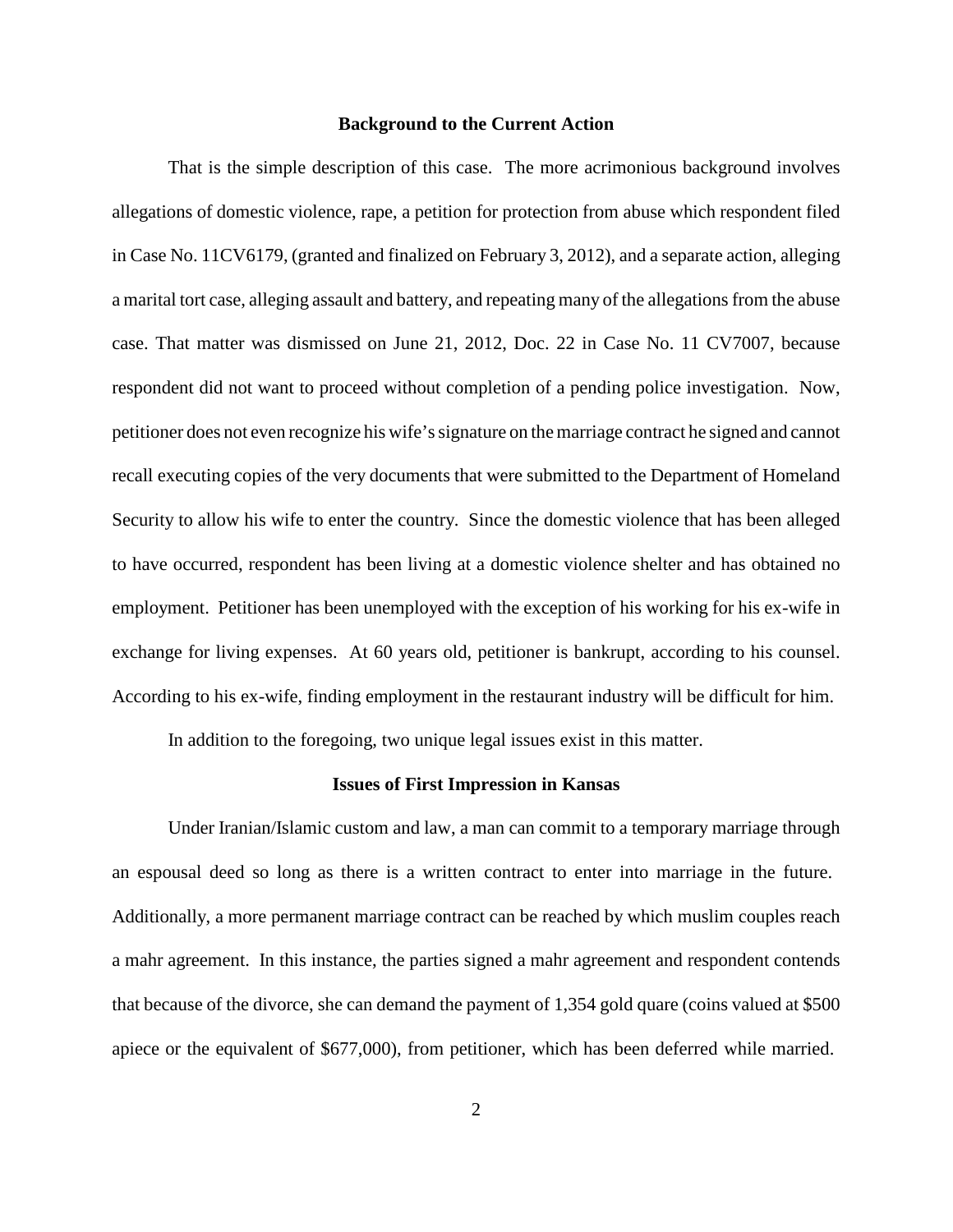An additional and unique issue is whether petitioner is obligated to support respondent through what is known as an I-864 Affidavit of Support which is filed with federal immigration authorities when a person seeks to sponsor a fiancée or spouse traveling to reside in this country. As will be discussed later, the purpose of this affidavit is to ensure that the sponsoring party does not abandon the spouse that would necessitate the need for public support. Respondent contends that she is entitled to have the Court order petitioner to pay her the equivalent of 125% of the federal poverty level guideline, which, for 2011, was \$10,890 for a single person. Petitioner disputes respondent's status.<sup>2</sup>

Finally, to further complicate the issues in this matter is the passage recently of House Substitute for Senate Bill No. 79, which is intended to preclude the courts from applying foreign law, legal codes or systems that violate the public policy of our state or federal constitutions. Kan. Sess. Laws, Chap. 136, p. 1089-90 (2012). This act went into effect on July 1, 2012, and has been widely viewed as precluding courts from applying Shari'a law, although it does not mention the same.<sup>3</sup>

The Court will now address its Findings of Fact and Conclusions of Law.

 $2$  At trial, respondent repeatedly tried to introduce into evidence copies of alleged government documents without appropriate authentication, including an Iranian Office Translation and the federal the I-864 form. This occurred in the face of repeated denials by petitioner as to what he had signed or recognized. At the end of the day, respondent conceded that she had failed to obtain authenticated copies, although counsel had been given sufficient time to obtain such an authentication. The issue had been raised at a hearing on December 19, 2011, the Court sustained a motion filed on February 27, 2012, to continue the trial scheduled for March 13, because this was "crucial to Respondent's case." Doc. 43. The Court granted that continuance on February 27. Petitioner's counsel also sought time to brief the issue of this affidavit of support but never submitted any authority, content to simply deny its existence and respondent's failure to obtain a certification of documents.

<sup>3</sup> *See "Kansas lawmakers pass anti-Islamic law measure,"* Associated Press, May 11, 2012 (noting the supporters of bill, which does not mention Shari'a law, cited a pending Sedgwick County case in which a man seeking to divorce his wife asked for property to be divided in accordance with a prenuptial agreement in line with Shari'a law). This bill was passed unanimously by the Kansas House and in a 33-3 vote in the Kansas Senate, and was signed by Governor Brownback on May 21, 2012.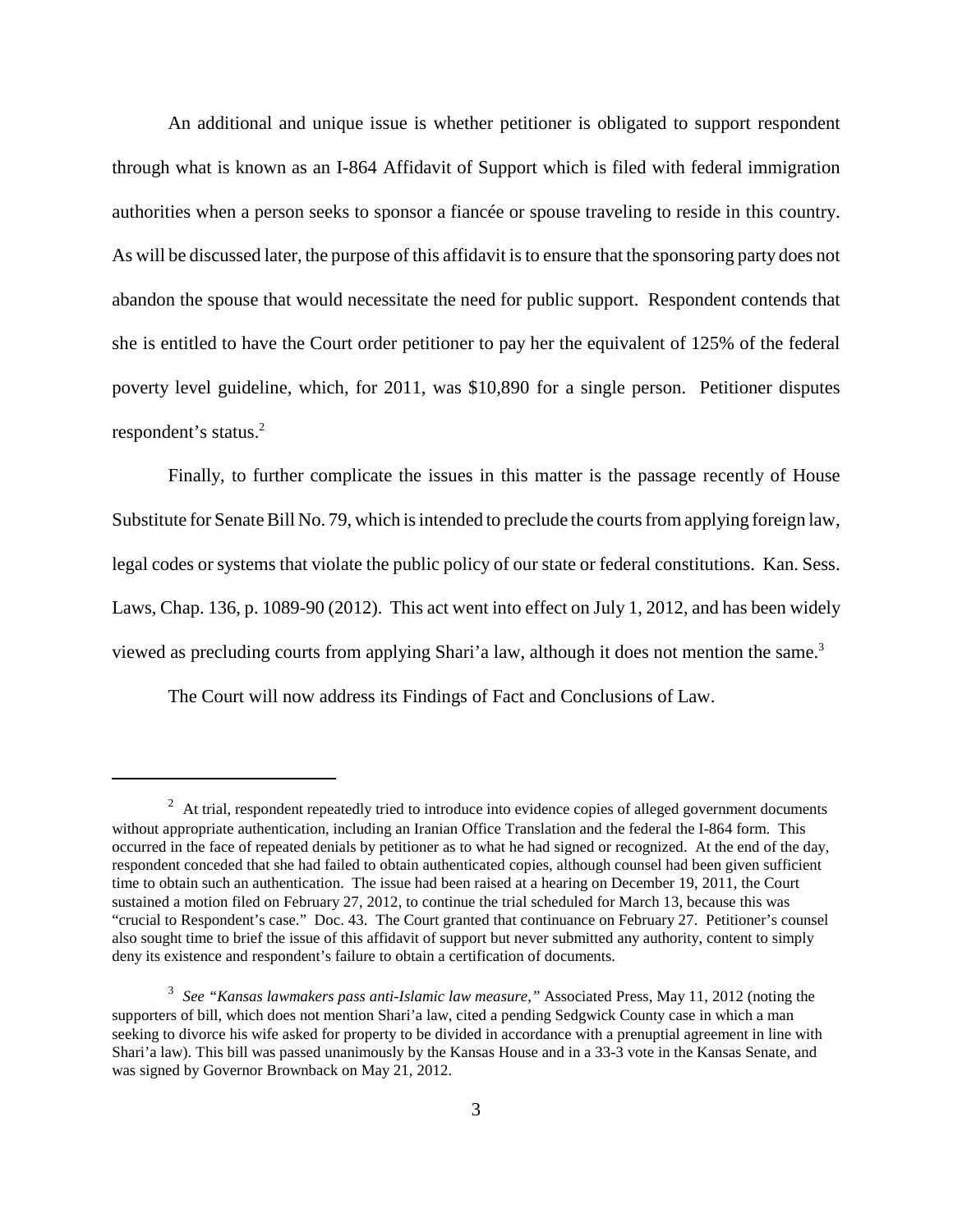## **FINDINGS OF FACT**

1. Petitioner Faramarz ("Fred") Soleimani was born in1951 and is 61 years old.

2. Respondent Elham Moghadam Soleimani was born in 1976, and is 36 years old.

3. Petitioner was married to Zohreh Bahmani for over 30 years. They were married in 1977 in Esfahan, Iran, and came to the United States a year before the Shah was deposed in the Iranian revolution. They attended school in the United States, received amnesty to remain here and both eventually became naturalized citizens, operating several restaurants, including the Westside diner.

### **The Parties Enter Into a "Temporary" Iranian Marriage**

4. Following petitioner's subsequent chat room contact with respondent over the internet in July of 2006, and trips to Iran to enter into a "temporary" marriage relationship with respondent, *see infra*, Mr. Faramarz filed for divorce from Ms. Bahmani on February 15, 2007, alleging incompatibility. Doc. 1 in Johnson County Case No. 07CV1207. A Separation and Property Settlement Agreement was filed on February 19, 2008, along with a divorce decree. *See* Doc. Nos. 20, 21 in Case No. 07CV1207. Petitioner received business property located at 117/121 Kansas Avenue, Olathe, which had been known as the Westside Diner, as part of the divorce settlement. Ms. Bahmani received a business known as "Pegah's Family Restaurant" at 11005 Johnson Drive, Shawnee.

5. On November 11, 2006, petitioner traveled to Iran to enter into a "temporary" marriage relationship with respondent. Exhibit 203, which was not admitted into evidence, purports to be an official translation of an Espousal Relationship Deed for a marriage of one year. However, the parties have testified that they each entered into such an agreement. Petitioner testified that such "temporary marriages" are, essentially, a form of legally sanctioned prostitution in Iran.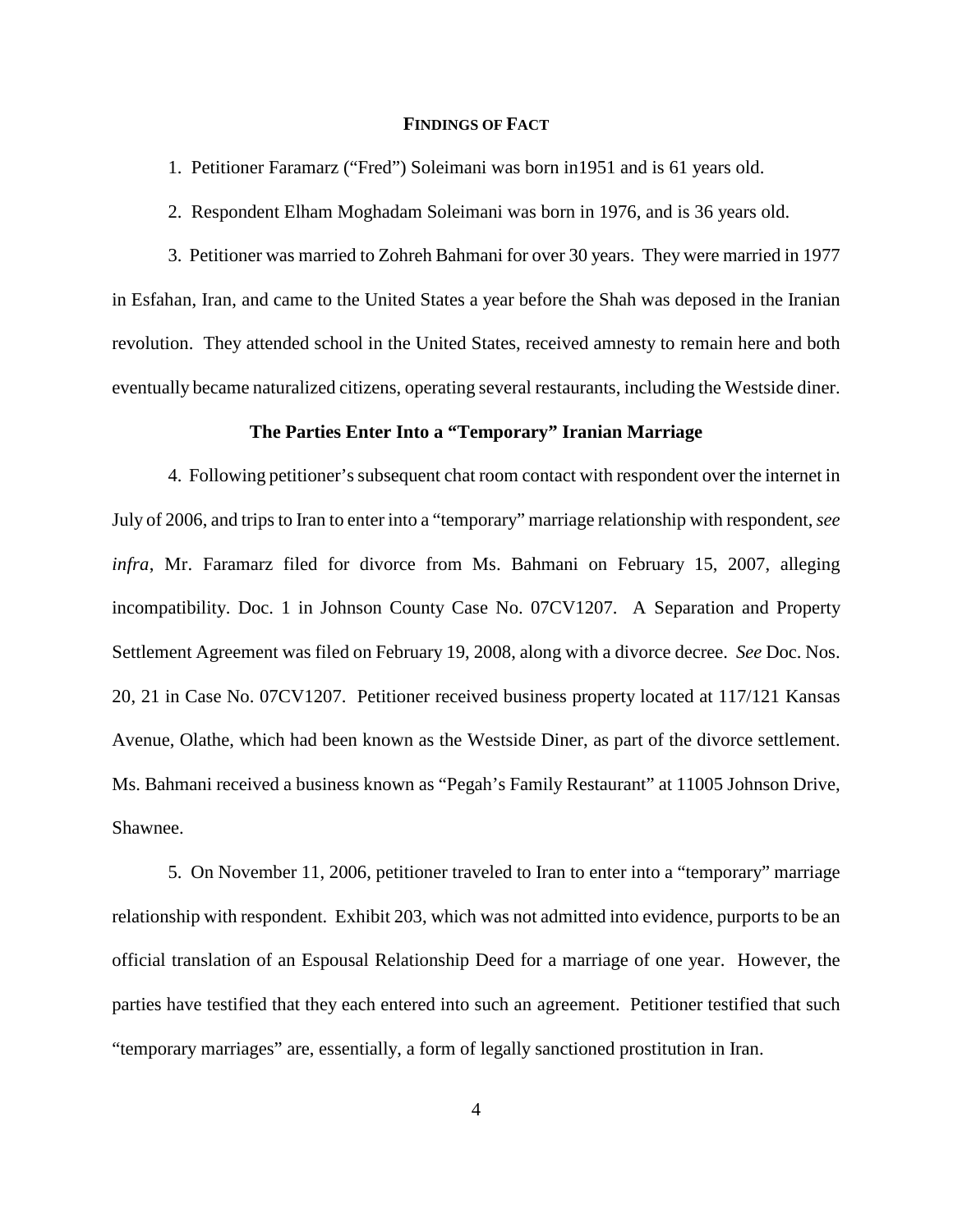6. As part of this "temporary" marriage, an exchange of a Quran, a mirror, a pair of candlesticks and a promise to pay 14 gold coins (valued at \$500) was required. According to testimony by both parties, the sum of \$116,000 thereafter was paid by petitioner to respondent through a Canadian transfer agency called the Taheri Exchange, which exists because of prohibitions by federal law that bar direct money transfers to Iran from the United States. Exhibits 10, 249 (*see* Answer to Interrogatory No. 8).

7. Although there is a dispute about what happened to all the funds, which is not material to the Court's disposition of the issues related to the marriage contract, respondent testified that petitioner had satisfied any obligations under this "temporary" marriage obligation.<sup>4</sup>

8. There was disputed testimony about property owned by petitioner prior to the marriage. Respondent testified that petitioner bragged that he had \$7 million worth of business and other property in Iran, that he had an apartment there, and that he was in business with an uncle. Petitioner, however, testified he only had an inheritance related to his father's house, a portion of which he shared with other relatives. The Court finds petitioner's testimony to be more credible in light of the complete absence of any documentation showing petitioner received income, much less has ownership in, any property in Iran. Even if petitioner inherited a portion of a house, the same would be and is hereby assigned to petitioner as his sole property.

# **Petitioner's Current Financial Status**

9. Petitioner, moreover, testified that he is essentially bankrupt. The Court finds credible

<sup>&</sup>lt;sup>4</sup> Respondent testified that she suffered an automobile accident while visiting Iran and had to sell property obtained with funds from petitioner in order to pay her medical bills and that some of the money had been transferred to petitioner's sister, who is a lawyer in Iran, after a business deal between petitioner and her father failed to materialize.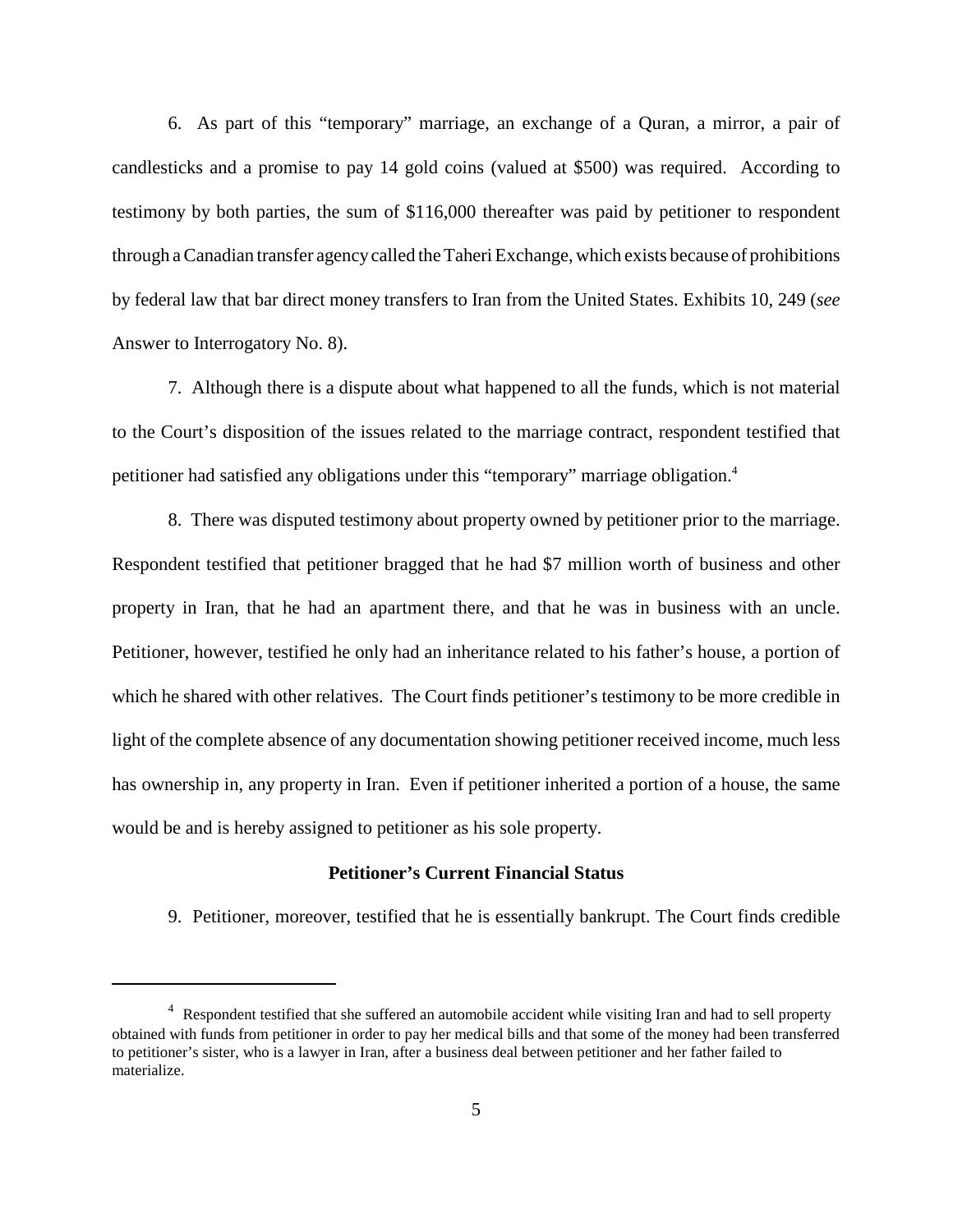evidence that petitioner's current financial status is dependent on his ex-wife, in light of her testimony that she has been funding his living expenses until this divorce will be finalized. She testified that at his age, petitioner is unlikely to find significant employment in the restaurant industry, which is one of the reasons why she is helping him. She further denied that she has any relationship with petitioner beyond helping him through a rough period of his life. The Court finds Ms. Bahmani's testimony to be credible but there is no credible evidence that petitioner has made a bona fide effort to obtain other employment and he appears to be awaiting the end of this case before he seeks re-employment in some capacity. Likewise, Ms. Bahmani suggested the same thing, that she was waiting for this case to be over so he can obtain other employment and support himself. The Court believes that Mr. Soleimani's extensive restaurant experience should lead to gainful employment in some capacity, in spite of his age.

10. Petitioner testified that he went into debt to marry the respondent, that he had paid back a loan from a friend, Saleh Ghavami, in the amount of \$39,000, which he obtained so that he could marry respondent, *see* Exhibit Nos. 8, 9. While respondent has referred to this letter as hearsay, it was admitted without objection, along with petitioner's testimony that this debt was related to the premarital funds paid to respondent. In addition to this debt, petitioner testified that he was paying many business-related expenses. He also transferred \$10,000 to his ex-wife on October 14, 2011, as repayment for his attorney fees. The Court construes this as a payment out of marital funds and, therefore, awards respondent the sum of \$5,000 in the form of an equalization payment, offset by the Nebraska Furniture Mart outstanding bill, which petitioner is to pay.

11. Other than working for his ex-wife to reimburse her for expenses paid on his behalf, petitioner testified that the only monies he has received since his restaurant burned in July of 2011,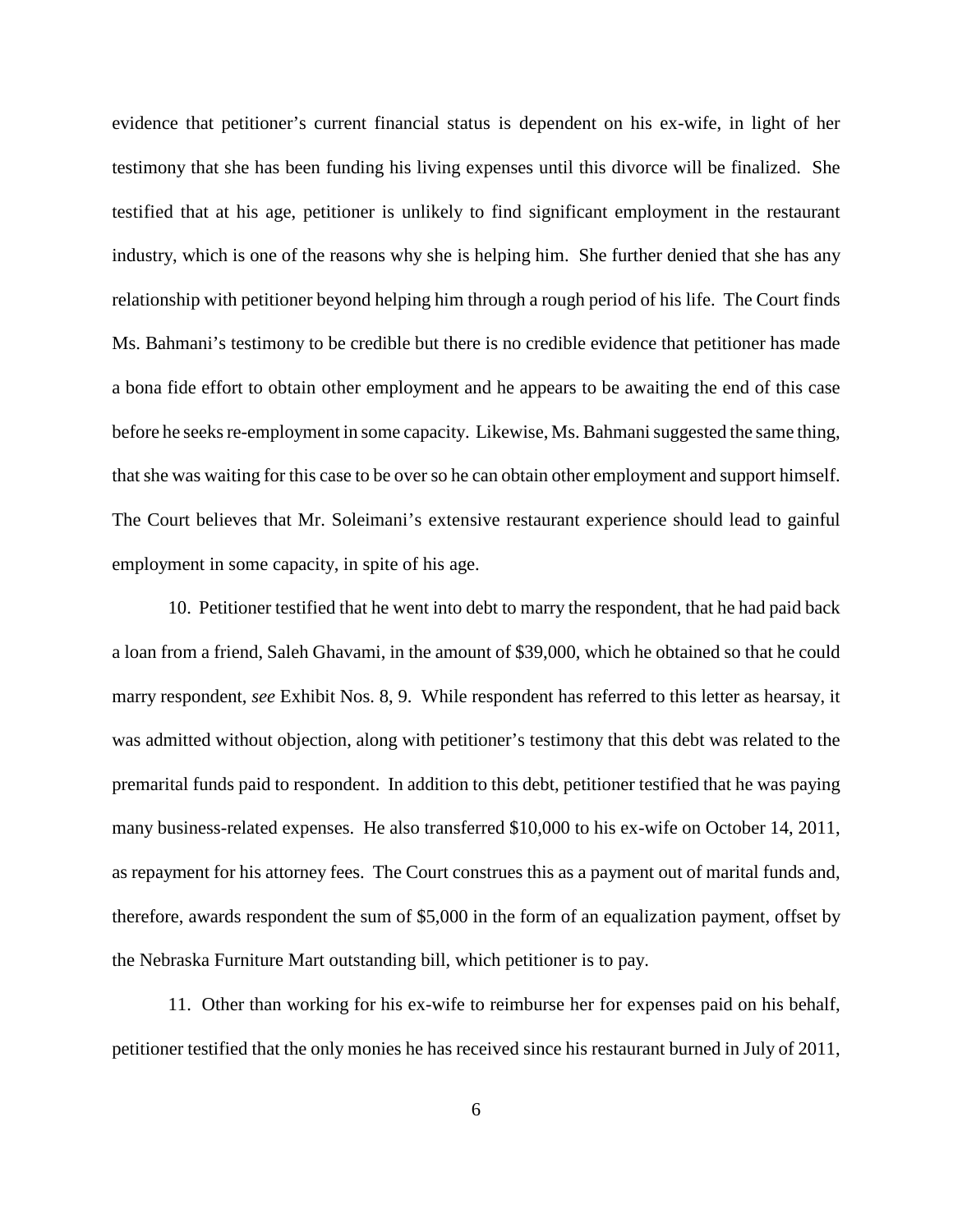Exhibit 5, is the sum of \$103,134, from insurance proceeds, *see* Exhibit 9 (first page), from Travelers Insurance Company, \$50,000 of which was for restaurant equipment lost in the fire, with the balance for the loss of business revenues or \$53,134 [\$103,134 - \$50,000]. Insurance payments were made as follows: \$10,000 on August 9, 2011; \$25,000 on September 21, 2011; \$35,500 on October 11, 2011; \$10,000 on November 7, 2011; and \$22,634.74 on December 12, 2011. Exhibit 9.

12. Petitioner has paid all of the debts associated with the marriage, including premarital debt incurred so that he could marry respondent. Exhibit 8 reflects unpaid business expenses bills of \$85,547.69. Respondent is not entitled to any business insurance proceeds related to the fixed assets insurance, which were premarital. Further, deducting such cost leaves business interruption insurance of \$53,134. The Court believes it would be inequitable to divide this as a marital asset when the insurance proceeds and debts were generated by a business which was premarital, leaving petitioner with more business debt than value. These debts will be assigned to petitioner.

13. The parties also have marital debt related to the purchase of furniture of the family home, which was voluntarily repossessed, leaving a debt of \$3,800, according to petitioner's unchallenged testimony. This debt shall be paid by petitioner but the Court will allow an offset to his obligation to pay respondent for the monies he transferred to his ex-wife from marital funds to pay for his attorney fees. Respondent is entitled to the difference between her half of the funds transferred, \$5,000 minus the NFM bill of \$3,800, for a total equalization payment of \$1,200.

14. In addition to the foregoing, respondent subpoenaed petitioner's ex-wife, testified to payment petitioner's living expenses in exchange for working at Ms. Bahmani's restaurant 25 to 30 hours a week, conferring the equivalent of \$12,000 in wages on petitioner, or, about \$270 per week.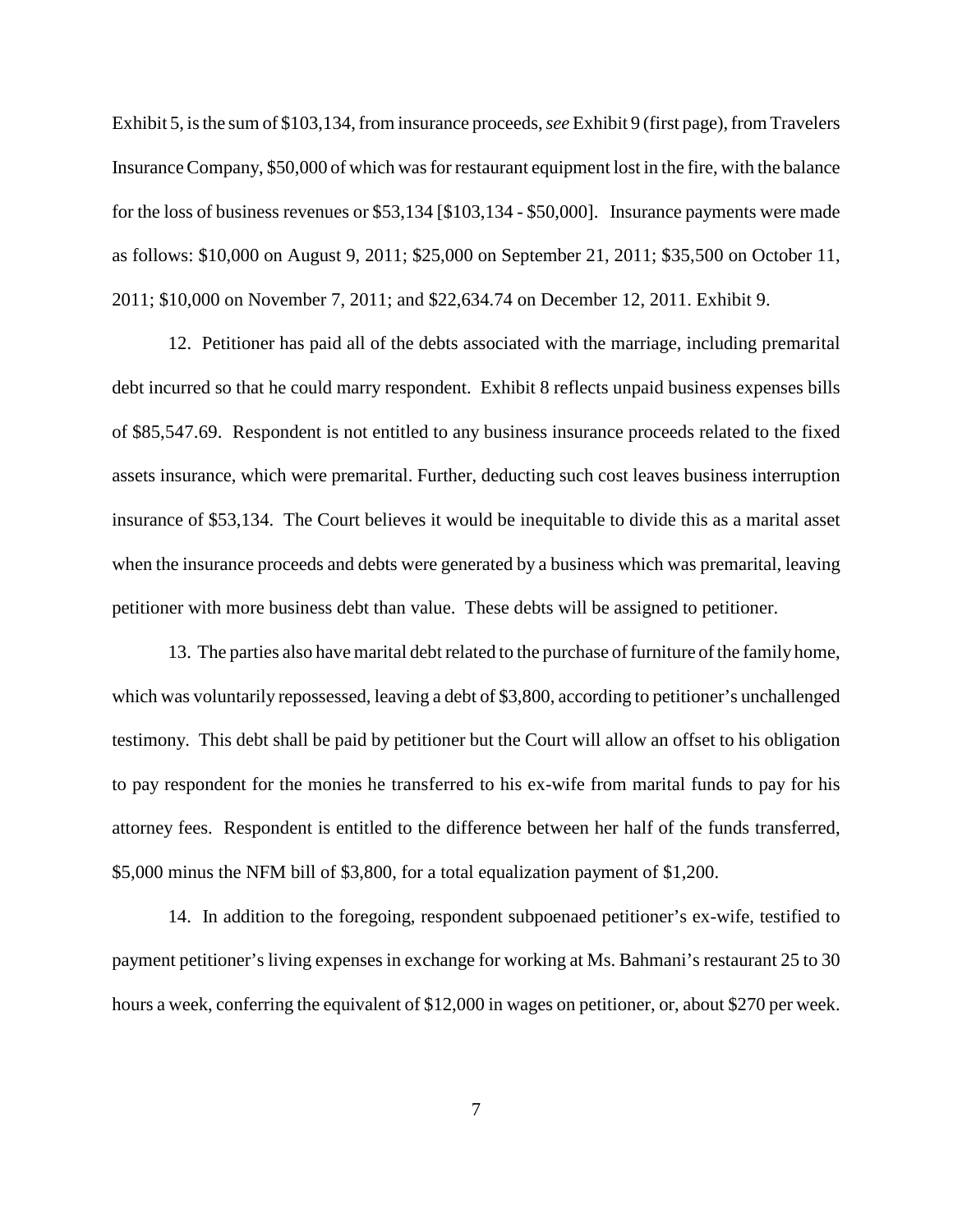#### **Respondent's Minimal Work Experience and Efforts**

15. Respondent has not worked during her marriage, or, for that matter, most of her adult life. She said that petitioner did not want her to work, although it is also apparent at some point she was pregnant and miscarried and may have intended not to be employed outside the home. She testified that she has limited English skills. The Court observed respondent on a number of occasions, responding to and, apparently, comprehending English statements even before a translation had occurred. Ms. Bahmani testified that could not speak English when she first came to the United States and, without any formal classes or instruction, she learned it mostly by watching television. The Court believes that respondent is capable of some minimal employment even though she has been restricted by her available transportation. The Court has no idea what attempts respondent has made to find a job, obtain transportation or assistance of others in this endeavor. She has lived in a shelter since August of 2011 where, apparently, all of her living needs are being met. She describes her current activities as involving very little. She notes that she is under the care of two doctors for "stress." When asked why she does not return to Iran where she was supported by her family, since she is not legally precluded from returning, she said that it was degrading for her to marry an older man like petitioner but she did so anyway and returning now would be a further humiliation. Thus, it is apparent if respondent can remain in the country, she will have to support herself eventually in a manner that is decidedly different from a paternalistic society.

16. Respondent testified that she has a bachelor of arts degree from a university in Iran. She is an educated woman. She worked briefly in an accounting position at a public utility but otherwise has not been employed for any significant length of time. While the Court credits respondent's testimony that her relationship with petitioner reflected a more conservative relationship consistent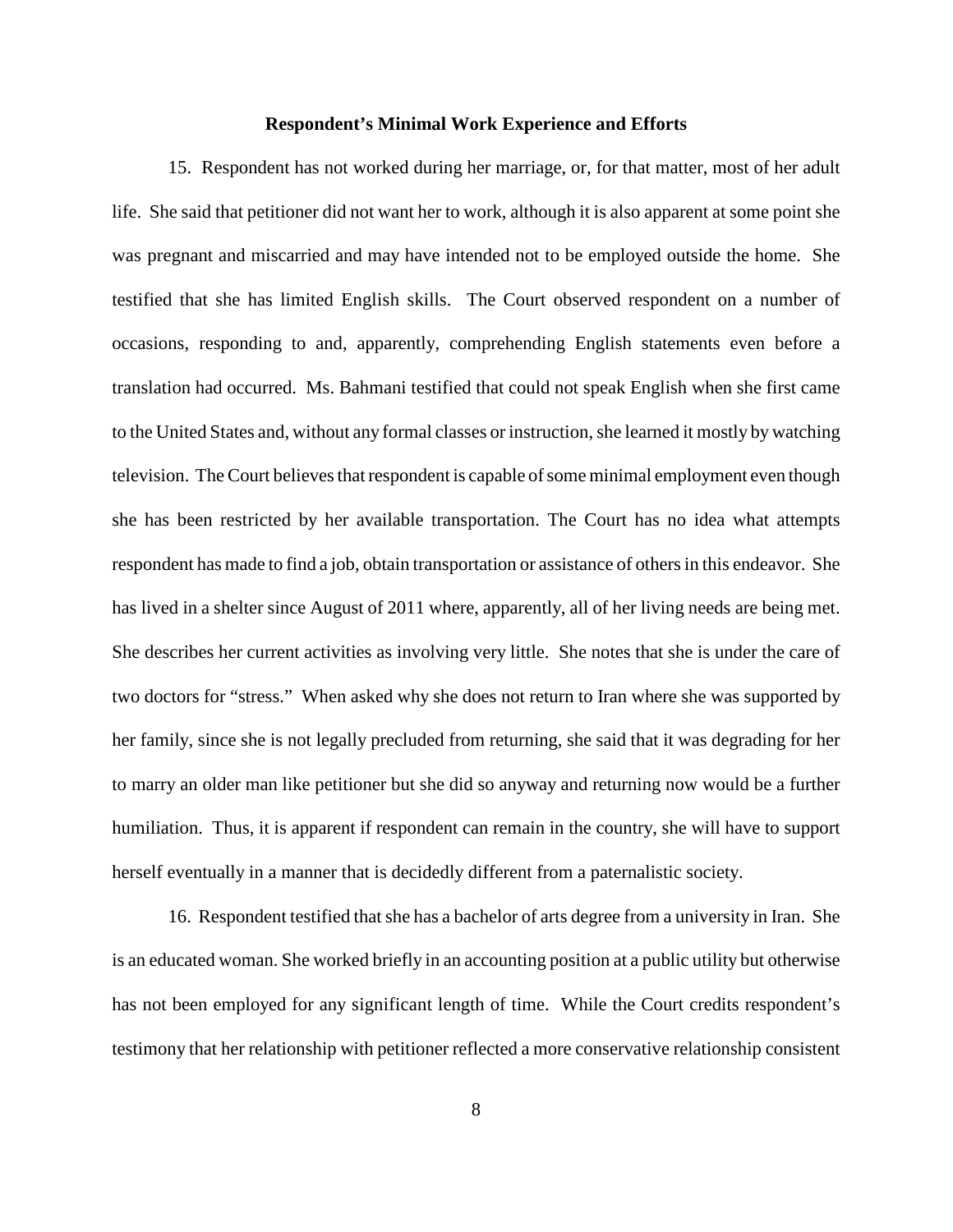with Islamic culture that precluded her from working and learning English, the Court finds more credible Ms. Bahmani's testimony that her husband never prevented her from either learning English or working outside the home. The Court, in part, finds the respondent's lack of progress in either employment or language development after her separation cannot be solely attributed to petitioner's abusive or domineering relationship, as she suggests. There is no credible testimony that justifies respondent's failure to obtain any kind of work, even though she may have been traumatized by petitioner, as she alleges. She has been in a protective environment for a sufficient period of time that she could have begun employment earning at least a federal minimum wage job. There are many immigrants in this country who, with limited English skills, find employment. In that respect, the Court will impute the minimum wage level of income to respondent, which is about \$13,000 a year.

17. In addition to the foregoing, the Court credits the testimony of petitioner's ex-wife, who remains friendly to her ex-husband, that she never was precluded from working outside the home or getting an education. The Court infers from this that respondent was hesitant to find full time employment outside the home.

## **The Parties' Property Acquired During or Prior to Their Marriage**

18. In 2009, the parties filed an adjusted gross income of \$28,049. Exhibit 18. In 2010, their adjusted gross income was \$25,038. Exhibit 19. In 2011, petitioner filed an individual tax return and showed adjusted gross income of \$20,285. Exhibit 20. Respondent has never contributed any income to the family.

19. The parties bought a marital home on August 31, 2010, at 13102 Hemlock St., Overland Park, Kansas, for \$289,534. Exhibit 12. Recent county tax appraisals show its value is flat at \$289,400 in 2012 and the same amount in 2011. Exhibit 14. The monthly payments on the mortgage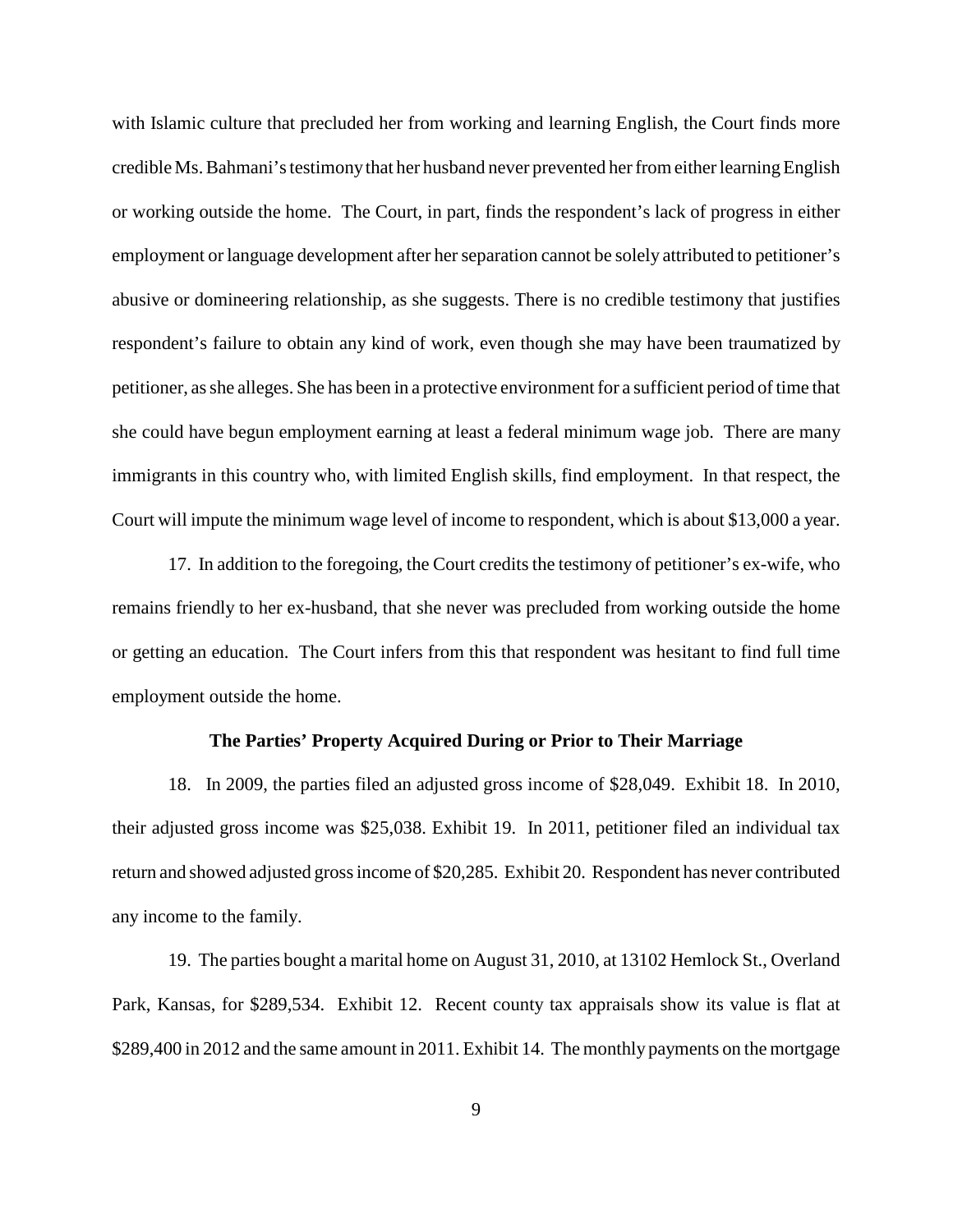are \$2,235.57. Exhibit 12 (First Payment Notice). Only petitioner was obligated on the Note. His loan application showed a monthly combined income of \$6,209. *Id.* At the time, he showed a total of \$200,000 in real estate assets without any mortgages or liens at 117 S. Kansas Avenue and 10424  $W. 56<sup>th</sup> Street.$ 

19. On April 27, 2012, a petition to foreclose the mortgage on the marital property was filed. Exhibit 13, Johnson County Case No. 12CV3480. That matter is assigned to this division. Respondent signed a mortgage on the property. Exhibit B to Petition in 12CV3480. The mortgagee alleges that no payment was made as of November 1, 2011. ¶ 11 of Petition.

20. The divorce petition in this matter was filed on June 1, 2011. Accordingly, petitioner made four payments on the mortgage before ceasing payments. He testified that he could no longer make payments and was trying to accomplish a short sale. Petitioner also continued to reside in the residence. Petitioner will be assigned the house for purposes of any disposition and, upon either a foreclosure judgment or short sale, any associated debt for purposes of any disposition of the same will be divided between the parties. If the house is sold with a waiver of any deficiency judgment, the parties will be left as the Court finds them. In the unlikely case that the house is sold with any resulting equity, petitioner will be entitled to recover any payments made on the house after June 1, 2011, and any surplus, after reimbursement of associated sales expenses, will be shared equally by the parties.

21. Petitioner owned three automobiles prior to the marriage, a 2003 Land Cruiser, a 1999 Isuzu truck, and a 1995 Acura. Respondent has been using the Acura since leaving the marital residence but contends that without insurance and a proper registration, the car is unusable. Petitioner produced the insurance card (which expires in September) and the car registration, which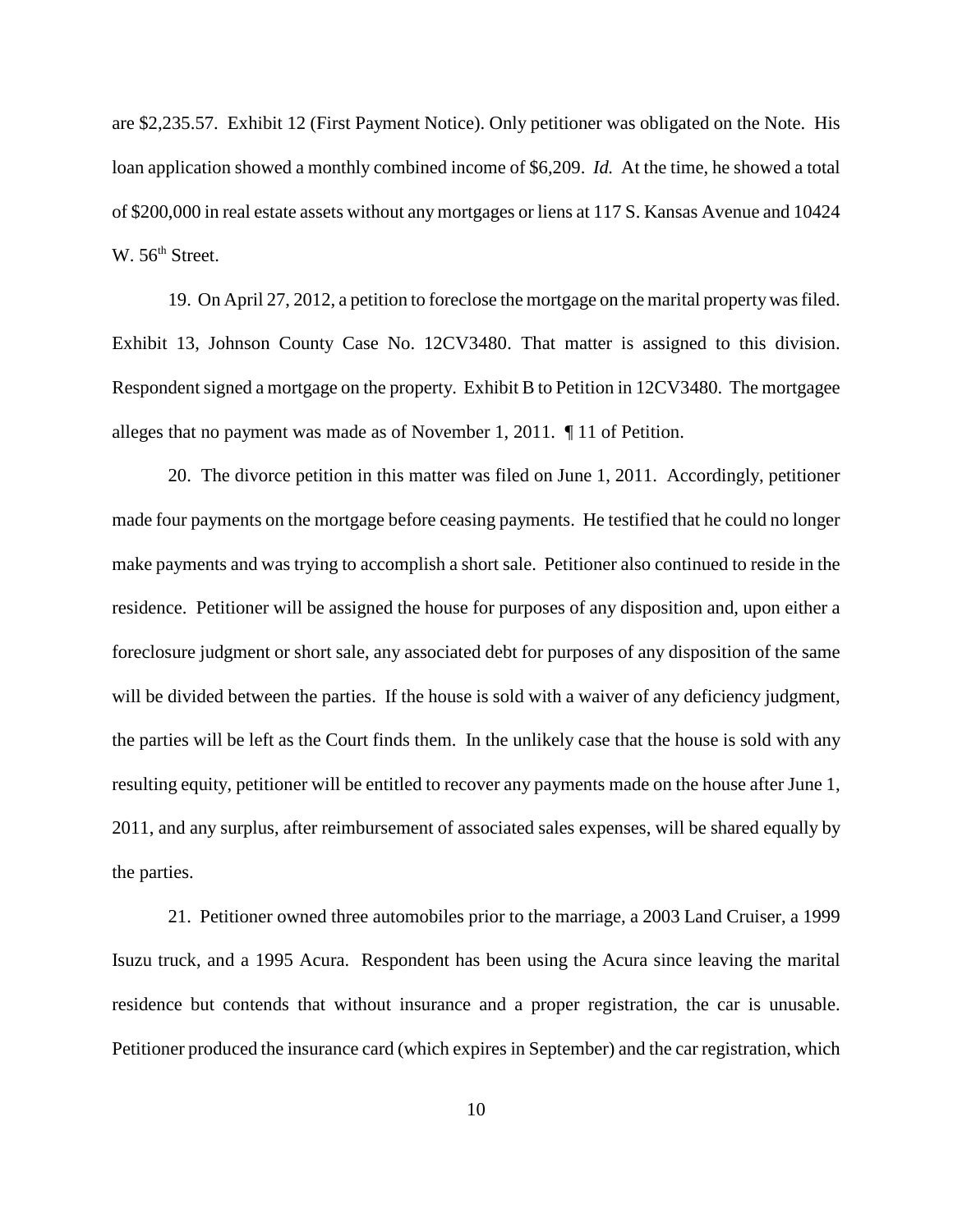is good through November, at the second day of trial. Respondent's counsel complained about the late delivery of these items. Neither party, however, sought the Court's intervention and, accordingly, it will not otherwise address this matter. None of the vehicles have liens associated with the same. Petitioner has offered to give the car to respondent. Accordingly, the Acura will be awarded to respondent, who will be responsible for any further licensing and insurance requirements. Petitioner shall be assigned the 2003 Land Cruiser and the 1998 Isuzu truck as premarital assets.

22. The petitioner has a joint CD account in Gardner National Bank that was intended for his child, Pegah M. Soleimani. It is in the amount of \$17,185.26, Exhibit 21. The Court sets aside account no.19563 to petitioner for the benefit of his child which existed before the marriage to respondent.

23. The Commerce Bank account, xxxxxx8931, Exhibit No. 28, shall divided equally.

24. Petitioner shall assume all debts associated with any credit card accounts, including the American Express account and the Capital One account. Exhibit Nos. 24-27.

25. Petitioner also owned premarital business property referenced during the trial as the Westside Diner, with a street address at 117/121 S. Kansas Avenue, Olathe, Kansas. It is legally described as:

The South half  $(\frac{1}{2})$  of Lot 15, and all of Lot 16, Block 53, City of Olathe, a subdivision in City of Olathe, Johnson County, Kansas, according to the recorded plat thereof.

This is premarital property bought in 1998 for \$125,000. Exhibit 1. The Court finds that this property has not appreciated in value during the marriage to respondent. Its 2012 appraised value is the same as its purchase value. Exhibit No. 3. The property also has a mortgage in the amount of \$118,109.11, as a result of a promissory note petitioner executed to Gardner Bank on January 14,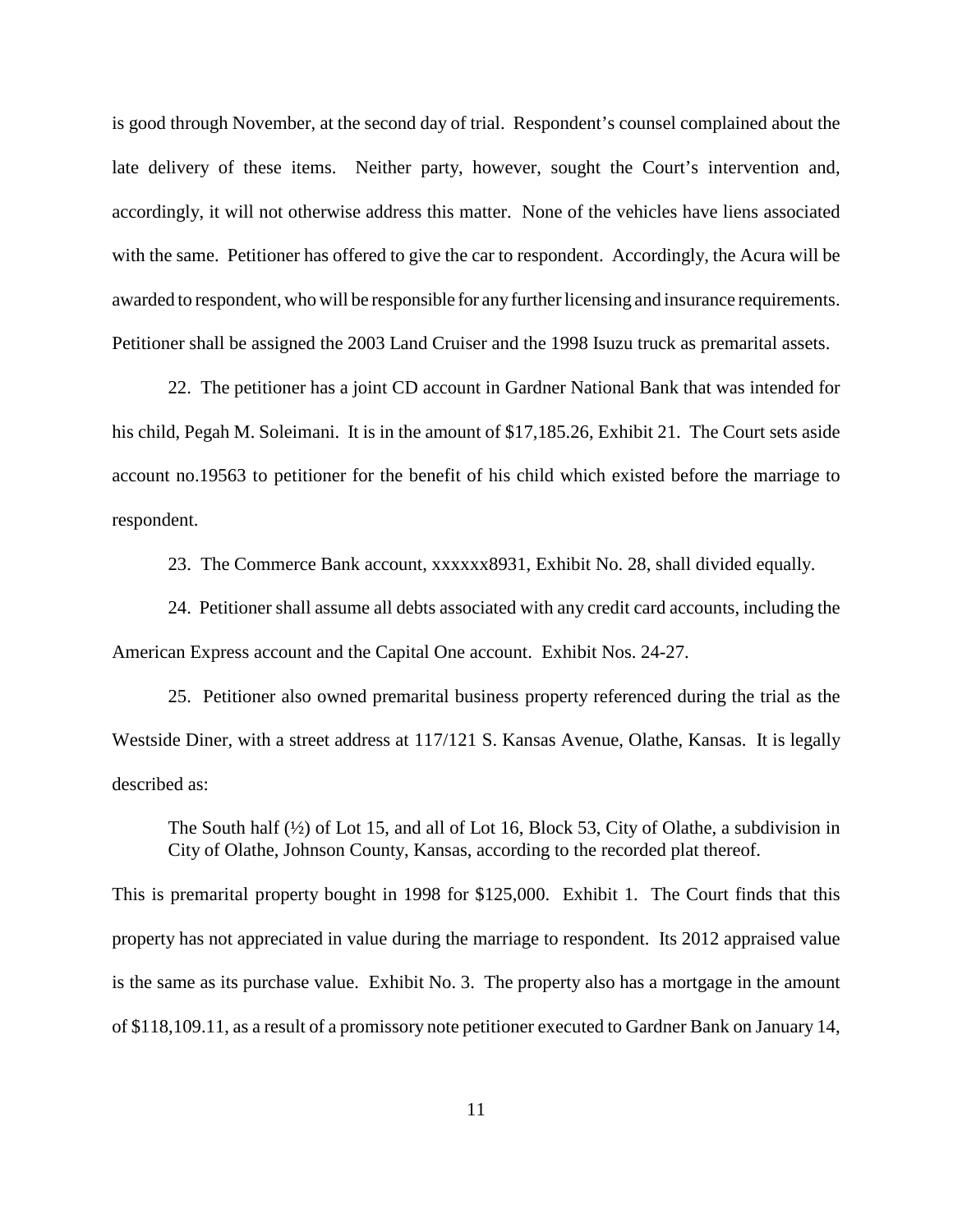2010, during the marriage. Exhibit No. 2. Both the property and the debt associated with this property are assigned to petitioner.

26. A portion of the Westside Diner property has been leased since November 1, 2003 to Patricia Diaz, who operates a Mexican restaurant there. Lease payments paid to petitioner are \$2,782 a month. Petitioner's payment on the note associated with this property is \$2,090 a month, netting him \$692 a month, according to his testimony. The marital income being used to service the debt is appropriate for premarital property. In that respect, it would be inequitable for the Court to impose that debt on petitioner without the concurrent means to use the income generated to pay for the debt.

27. Petitioner testified that he has no retirement funds or pension. Respondent has not been employed outside the home and also has no retirement funds.

28. Respondent filed a counter-petition for divorce on June 17, 2011. Doc. 8. At trial, the Court bifurcated the case and found the parties, who resided in this state 60 days prior to the filing of the petition, were incompatible and divorced them on that basis. Additionally, since the divorce was granted, respondent has asked that her maiden name be restored to her. Accordingly, the Court grants respondent's request and restores her maiden name of Elham Moghadam

### **The Premarital Mahr Contract**

29. During trial, both parties admitted to signing an agreement known in Islamic custom as a "mahr" agreement. They signed it on July 18, 2009, prior to a religious ceremony, which, according to a videotape, Exhibit 219, appears to have occurred immediately afterwards.<sup>5</sup> The parties then

<sup>&</sup>lt;sup>5</sup> Some courts have held that a prenuptial mahr agreement with a substantial financial obligation that is presented in a very short period of time before a marriage ceremony reflects overreaching or coercion. *Zawahiri v. Alwatter*, 2008 WL 2698679 \*5 (Ohio Ct. App. July 10, 2008) (court rejects wife's equal protection argument over trial court's suggestion that the wife obtain relief through religious means as reflection of prejudice against Muslim marriages and Establishment Clause prohibition under Ohio constitution). Petitioner has not raised any similar issues.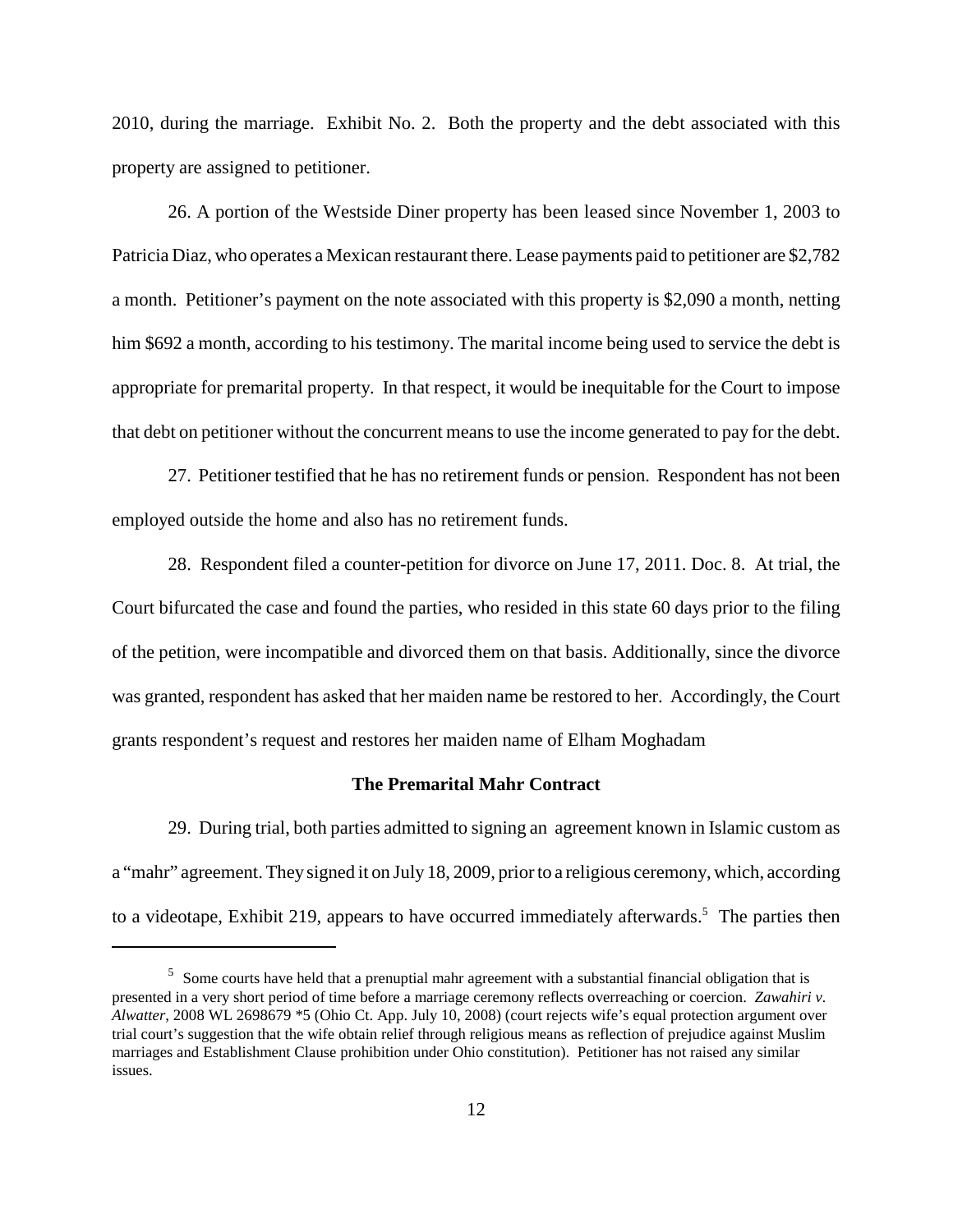came to the United States and another marriage ceremony was performed before a Johnson County judge on August 19, 2009. The marriage certificate reflecting the mahr agreement was marked as Exhibit 202, but respondent could not authenticate the same and, consequently, the Court entered into evidence only pages 3-8 of that exhibit, which are in Farsi, and identified by both parties as a document they signed. Later, respondent introduced an additional page of the agreement and identified Exhibit No. 248 as the original marriage contract. Petitioner, throughout the trial, consistently denied recognizing his own signature on immigration documents related to any federal affidavit of support which he denied recalling. Likewise, he denied recognizing his wife's signature on the same mahr documents which contained the signature that is tatooed onto his chest. A video of the signing ceremony, Exhibit 219, clearly shows the same "picture framed" mahr document that was introduced at trial and signed by both parties. The video appears to show a government registry official of some kind, directing the parties to sign, at various locations, this mahr agreement. Thereafter, it appears a brief marriage ceremony followed, attended by what appear to be two brothers and the parents of Ms. Moghadam, along with the officiating imam. The Court does not find petitioner's amnesia about his wife's signature on the mahr agreement or even his denials about whether he recognized his own signature on the copy of the affidavit of support, to be credible. His equivocations were, frankly, evasive and obviously intended to avoid responsibility to respondent, whether through an affidavit of support or the mahr agreement. Even though the Court has not admitted the "Official Translation" or the Affidavit of Support into evidence because of authentication failures, the result in this case would be the same, as will be discussed below.

Here, the Court simply finds a lack of proof related to the mahr agreement. Respondent simply did not prove a contract existed that the Court could interpret, while adhering to the rules of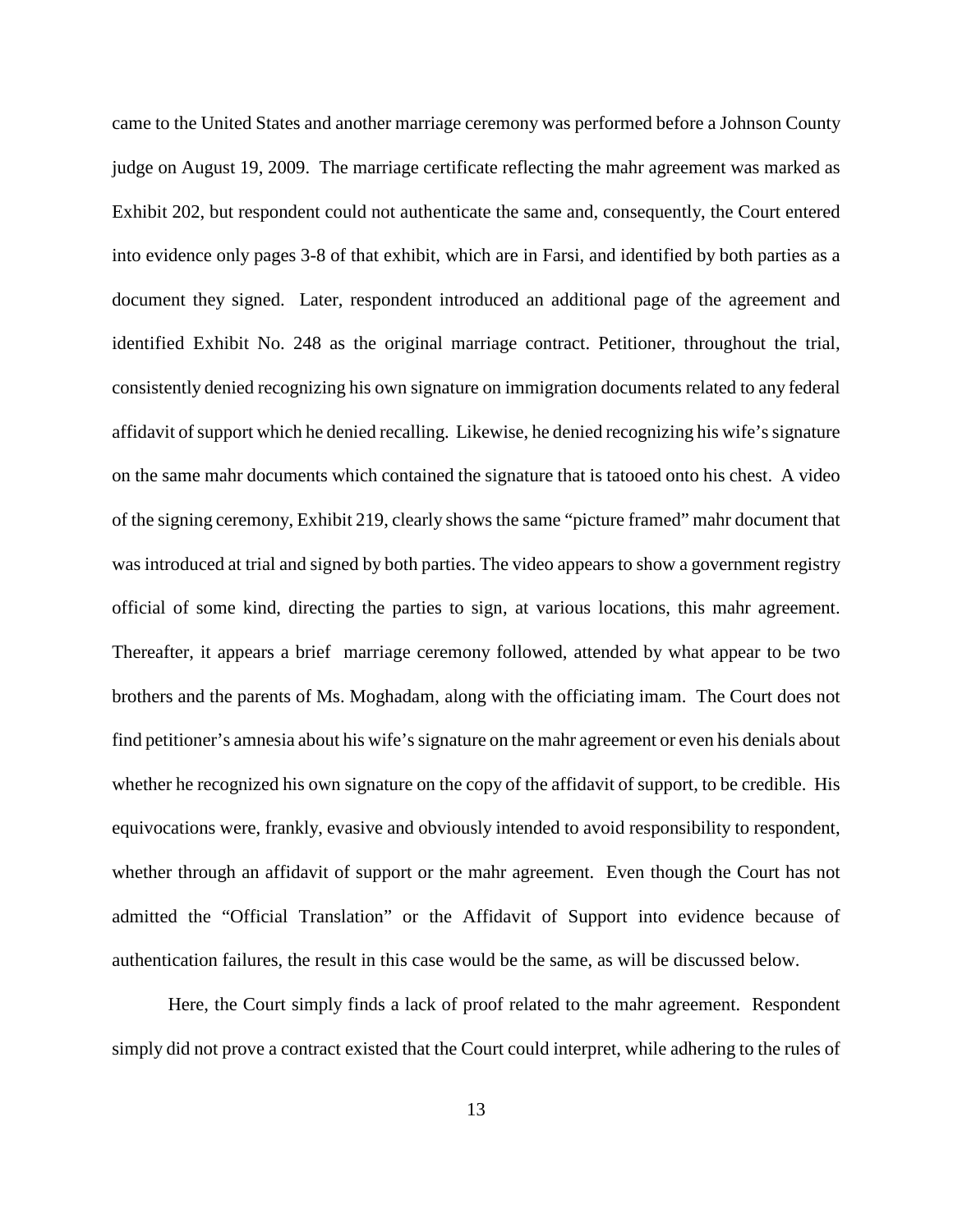evidence. No competent English translation of the actual Farsi document that was introduced and admitted, was ever provided.<sup>6</sup> There was limited testimony about the terms of the mahr agreement but not all of its terms and conditions. Respondent's counsel repeatedly identified the "Official Translation" of the mahr agreement. [The Court is not even sure that the "Official Translation" reflects the actual terms of the mahr, as opposed to an Iranian version of the same.] Accordingly, because the Court has no way to interpret the same, it cannot begin to enforce the mahr contract. Although petitioner did admit, in his testimony, to some of the critical terms, such as the payment of the mahr amount in the event he filed for divorce, he testified that this would occur under Iranian law. Respondent, on the other hand, simply argued that she could demand this amount any time, but, of course, this would not occur unless a divorce action was filed, so there is clearly some reason for deferring the obligation that is not apparent to the Court. Both parties, then, sought to impose their respective and conclusory arguments about the legal effect of the mahr commitment and what triggers the same. The Court rejects any such testimony because it assumes the contract is ambiguous, a determination the Court cannot make without a complete understanding of the agreement.

Assuming, for argument sake, that the Court could interpret the mahr agreement but found it ambiguous with regard to the payment of 1,354 gold coins, and that it was dependent upon certain conditions, such as petitioner's filing a petition for divorce, this may require evidence of Islamic law and the effect of respondent also filing for divorce. For example, under the "Official Translation"

<sup>&</sup>lt;sup>6</sup> For some reason, respondent never identified a translation of the mahr agreement, other than insisting on admitting into evidence the "Official Translation" by assuming it could be authenticated as a government document but without meeting the standards for such authentication after contemporaneous objections were made to the same. And, respondent could not testify that it accurately reflected the Farsi document because she admitted she has limited English skills so she was not competent to both read the "Official Translation" and then identify it as being an accurate translation of the Farsi document she signed.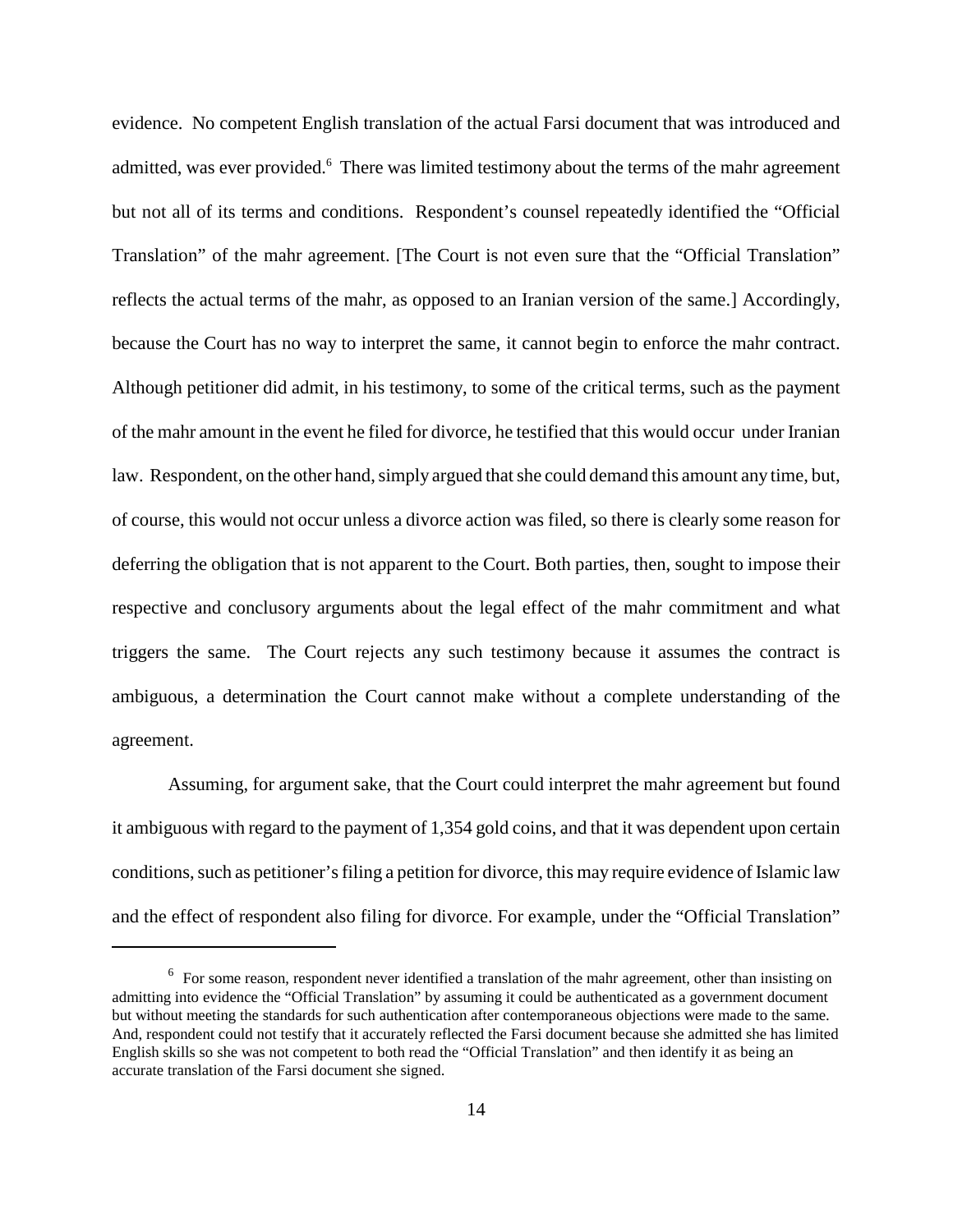proffered but rejected, one of those events would include a divorce initiated by the wife, precipitated by a failure of petitioner to produce a child within five years of marriage [a fact he strenuously denied, noting respondent's subsequent pregnancy and, unfortunately, miscarriage]. But for reasons that will be discussed below, even if the mahr contract is reflected by what was presented in the "Official Translation," it could not be enforced.

30. Sequentially, the testimony shows that the marriage agreement followed the temporary espousal deed, Exhibit No. 203, which, according to the parties, involved a "temporary marriage" for a term which was extended twice. Petitioner pejoratively described this as the Iranian equivalent of legally sanctioned prostitution. It allows a man to engage in relations with a woman for a negotiated period of time. It is not impeded by an existing marriage, apparently, because petitioner remained married to Ms. Bahmani during this temporary marriage. Respondent described it as a "legal agreement to be together and to – go outside and be recognized by others. It's okay for them to be together."

31. Under the "permanent" marriage agreement, the mahr agreement, according to the parties' oral representations about the mahr financial obligation, in the event of a divorce or other conditions, the mahr amount could be demanded. This amounts to 1,354 gold coins called quare or, the equivalent of \$677,000 [each coin now about \$500]. Other "conditions" in the "Official Translation" cannot be interpreted but they incorporate Iranian and Islamic law.<sup>7</sup>

 $\frac{7}{1}$  Under the "Official Translation," other conditions exist, including a fault-based concept that allows a wife to have half of the husband's property, and it outlines grounds for a wife seeking a divorce, such as a refusal to meet the wife's cost of maintenance for six months and a "failing to discharge wife's other necessary rights for six months," the husband's "misconduct or ill-nature association so that it would render the continuance of marriage intolerable to the wife," the husband "suffering from a refractory disease as it would endanger continuation of matrimonial life to the wife," the "husband's insanity in cases where marriage dissolution is canonically impossible," a legal writ prohibiting the husband from engaging in occupations that are inconsistent with the family interest or the wife's prestige, the husband's conviction of a penal term of five or more years, the husband's involvement in a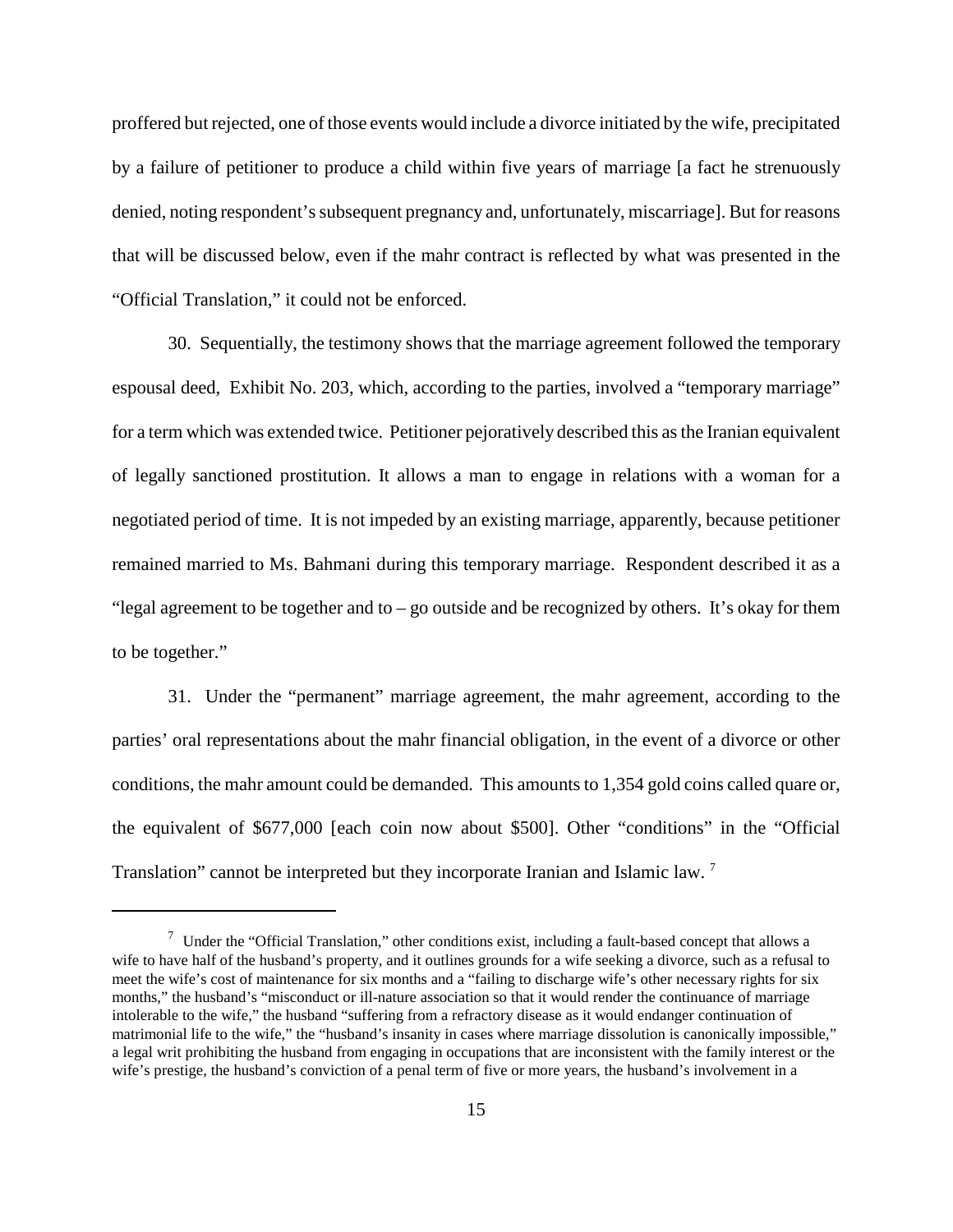32. Respondent produced what she says is the original of her marriage certificate, Exhibit 248. The Court admitted pages 3-8 of Exhibit No. 202, reflecting the parties' signatures on the same, but did not allow admission of the "Official Translation" because it was not authenticated. During trial, both parties agreed that they had been married and had signed the mahr agreement. Respondent also introduced a videotape of the signing ceremony. Exhibit No. 219.

## **Identity Cards**

33. During the trial of this matter, petitioner requested that respondent return his Iranian identity card to him which he testified was akin to a birth certificate but has a much greater significance to Iranian residents because the same are used to record significant events in one's life. The Court, after questioning respondent, who was not forthcoming about the location of this identity card, eventually admitted that her father was holding the same at his house. Accordingly, the Court has ordered the return of any personal papers or identity cards to be restored to each party, which may be in the custody or control of either party, for whatever reason.<sup>8</sup>

## **CONCLUSIONS OF LAW**

1. In any divorce action, the Court's authority stems from K.S.A. 23-2802 (Supp. 2011):

The decree shall divide the real and personal property of the parties, including any retirement

<sup>&</sup>quot;harmful addiction,"desertion of the family or an absence for six consecutive months, conviction of a crime by the husband that would threaten the wife's family prestige, the husband's sterility or physical defects "making the wife unable to give birth to offspring within five years of marriage," the husband's absence so that he is not "untraceable and not to be found within six months from the wife's application [to the court]." Further, the "husband's marriage with another woman without the consent of the wife or if he does not administer justice between his wives upon the court's discretion" is another basis for a wife's divorce.

<sup>&</sup>lt;sup>8</sup> Respondent has argued that she possesses a power of attorney under the marriage certificated and that she needs petitioner's identity card to effect a divorce under Iranian law and, thereby, requests the Court to order petitioner to comply with the submission of the appropriate paperwork to the Pakistani interest section acting on behalf of Iran so that a divorce may also be processed under Iranian law. The Court will address such an extrajudicial request at a hearing that has been scheduled to address the same.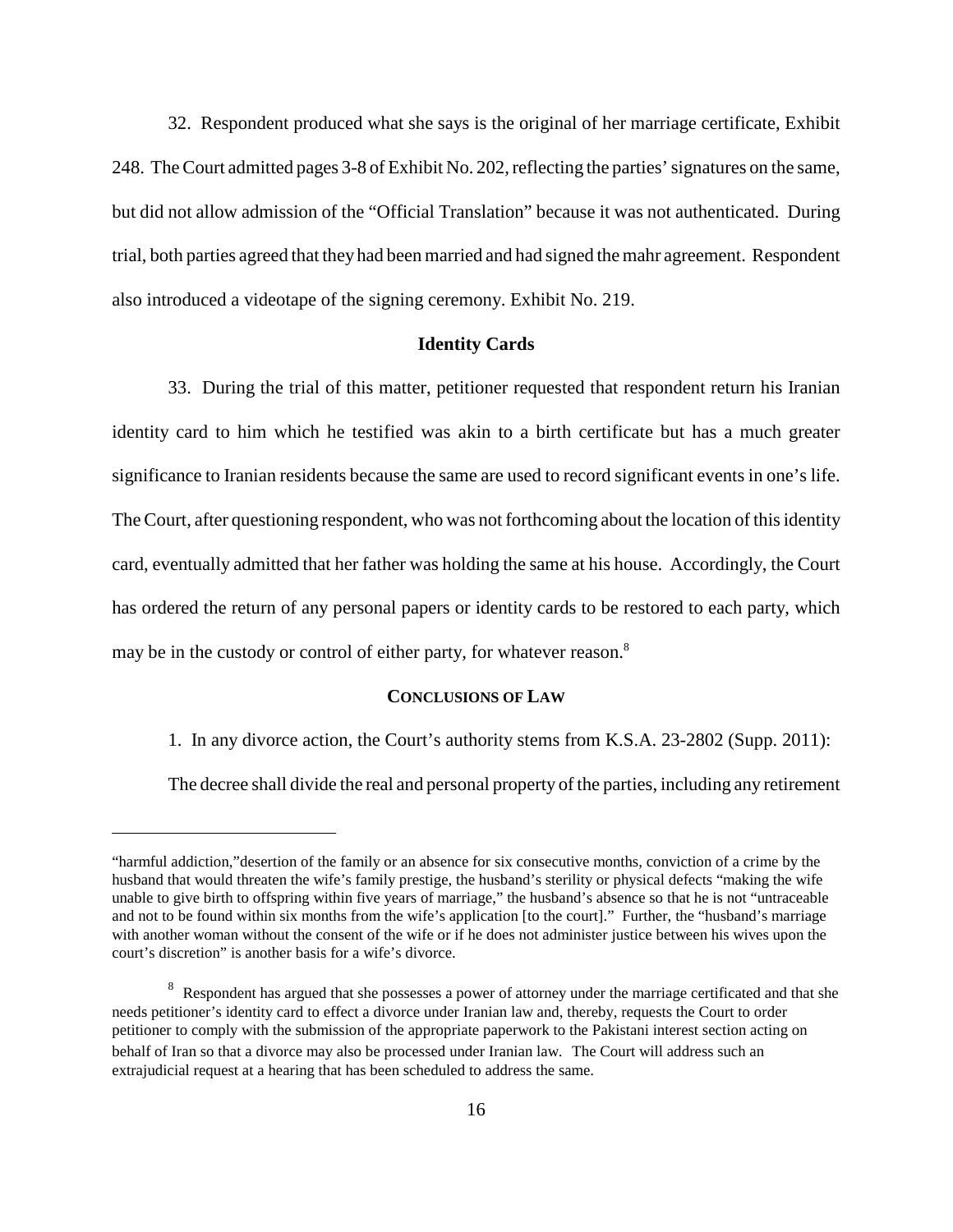and pension plans, whether owned by either spouse prior to marriage, acquired by either spouse in the spouse's own right after marriage or acquired by the spouses' joint efforts, by: (A) a division of the property in kind; (B) awarding the property or part of the property to one of the spouses and requiring the other to pay a just and proper sum; or (C) ordering a sale of the property, under conditions prescribed by the court, and directing the proceeds of the sale....In making the division of property the court shall consider the age of the parties; the duration of the marriage; the property owned by the parties; their present and future earning capacities; the time, source and manner of acquisition of property; family ties and obligations; the allowance of maintenance or lack thereof; dissipation of assets; the tax consequences of the property division upon the respective economic circumstances of the parties; and such other facts as the court considers necessary to make a just and reasonable division of property.

2. A marital estate is created when a divorce case is filed and all property of the parties,

however, acquired, comes under the jurisdiction of the Court. *In re Marriage of Takusagawa*, 38 Kan. App. 2d 401, 406 (2007). K.S.A. 23-2801(a) (Supp. 2011) (previously 23-201(b)) provides that "[a]ll property *owned by married persons* ... and whether held individually or by the spouses in some form of co-ownership, such as joint tenancy or tenancy in common, shall become marital property at the time of commencement by one spouse against the other of an action in which a final decree is entered for divorce...." (Emphasis added.) A trial court is not obligated to award to each party all property owned by such party prior to the marriage, nor is the court required to award to each the property inherited by each during the marriage. The court is required only to make a fair and equitable division of the property. *McCain v. McCain*, 219 Kan. 780, 787, 549 P.2d 896, 902 (1976).

3. In this manner, all property, inherited or otherwise, comes within the purview of the court's equitable powers.

Two statutes govern a district court's division of property upon divorce. Under K.S.A. 23–201(a), any inheritance to a married person remains that person's sole and separate property. Subsection (b) further provides that all property owned by persons, including property described in subsection (a), becomes marital property when one spouse files a divorce or separate maintenance action. K.S.A. 23–201(b). And at that time: "Each spouse has a common ownership in marital property which vests at the time of commencement of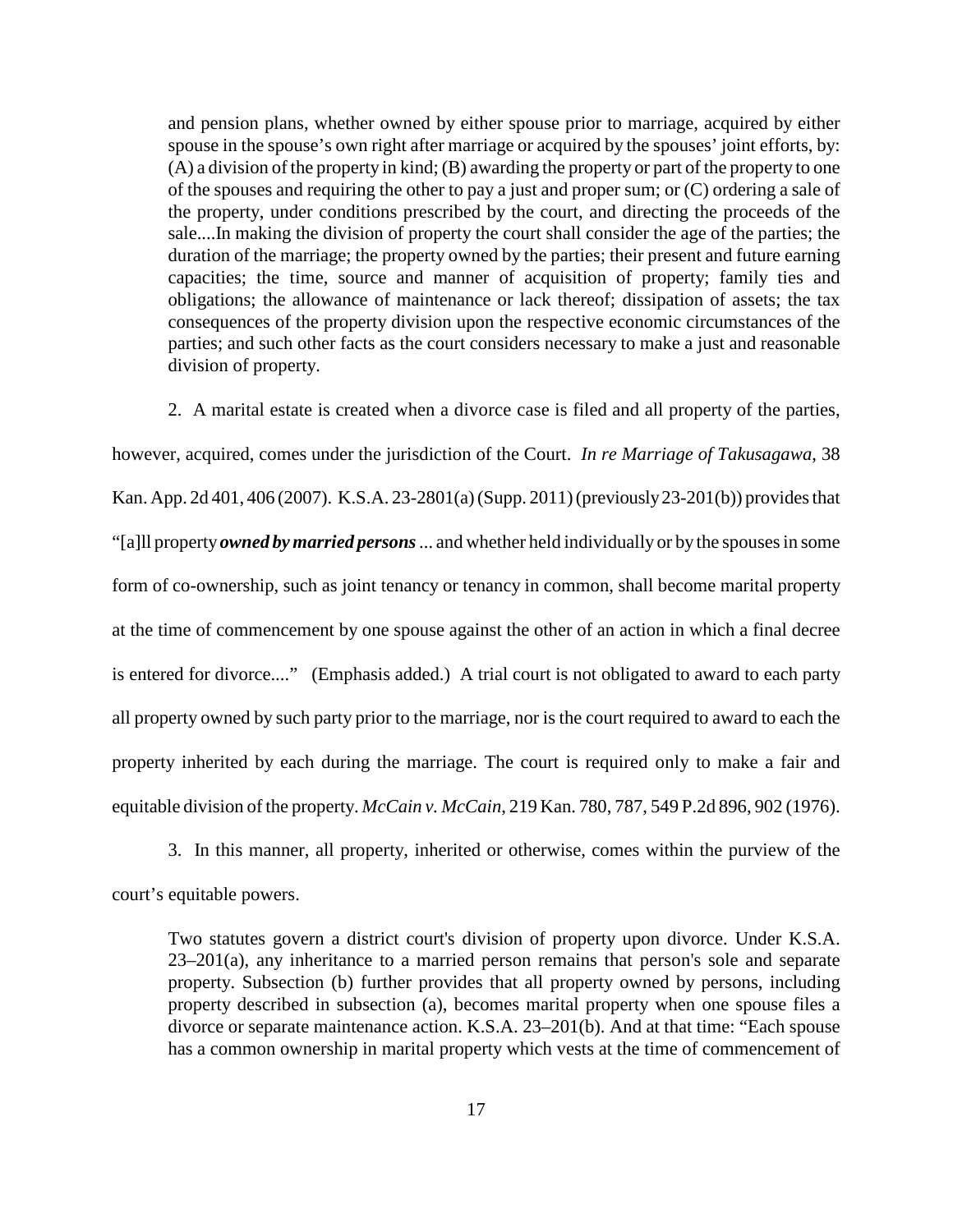such action, the extent of the vested interest to be determined and finalized by the court, pursuant to K.S.A. 60–1610 and amendments thereto." K.S.A. 23–201(b).

K.S.A. 60–1610(b)(1) provides that the district court "shall divide the real and personal property of the parties, including any *retirement* and pension *plans,* whether *owned by either spouse prior to marriage,* acquired by either spouse in the spouse's own right after marriage or acquired by the spouses' joint efforts." (Emphasis added.) In making the division of property, the court may consider property-value fluctuations that occur before and after the valuation date and must consider the following factors:

"[T]he age of the parties; the duration of the marriage; the property owned by the parties; their present and future earning capacities; *the time, source and manner of acquisition of property;* family ties and obligations; the allowance of maintenance or lack thereof; dissipation of assets; the tax consequences of the property division upon the respective economic circumstances of the parties; and such other factors as the court considers necessary to make a just and reasonable division of property." (Emphasis added.) K.S.A. 60–1610(b)(1).

*In re Marriage of Farris-Burton and Burton*, 2012 WL 139268, \*4-5 (Kan. Ct. App., Jan. 13, 2012).

4. In case of inheritance, a district court can remove an inheritance from the marital property to be divided. *Almquist v. Almquist,* 214 Kan. 788, 792, 522 P.2d 383 (1974) (not necessary for property inherited before divorce filing to be subject to division); *In re Marriage of Hair,* 40 Kan.App.2d 475, 479–83, 193 P.3d 504 (2008), *rev. denied* 288 Kan. 831 (2009) (while husband's inheritance constituted marital property, court could set it aside as his separate property). A district court can also award inherited property, or property acquired after divorce filing, exclusively to the acquiring party. *See In re Marriage of Gaschler,* No. 97, 271, 2008 WL 440751, at \*4 (Kan.App.2008) (unpublished opinion) (court's decision to give entire post-filing real estate acquisition to husband justified under "time, source, and manner" factor); see also *In re Marriage of Torline,* 2006 WL 1976551, at \*5 (court can include wife's inheritance on property division worksheet but decline to award any of it to husband).

5. K.S.A. 23-2601 (Supp. 2011), allows for inherited property or gifts to remain "the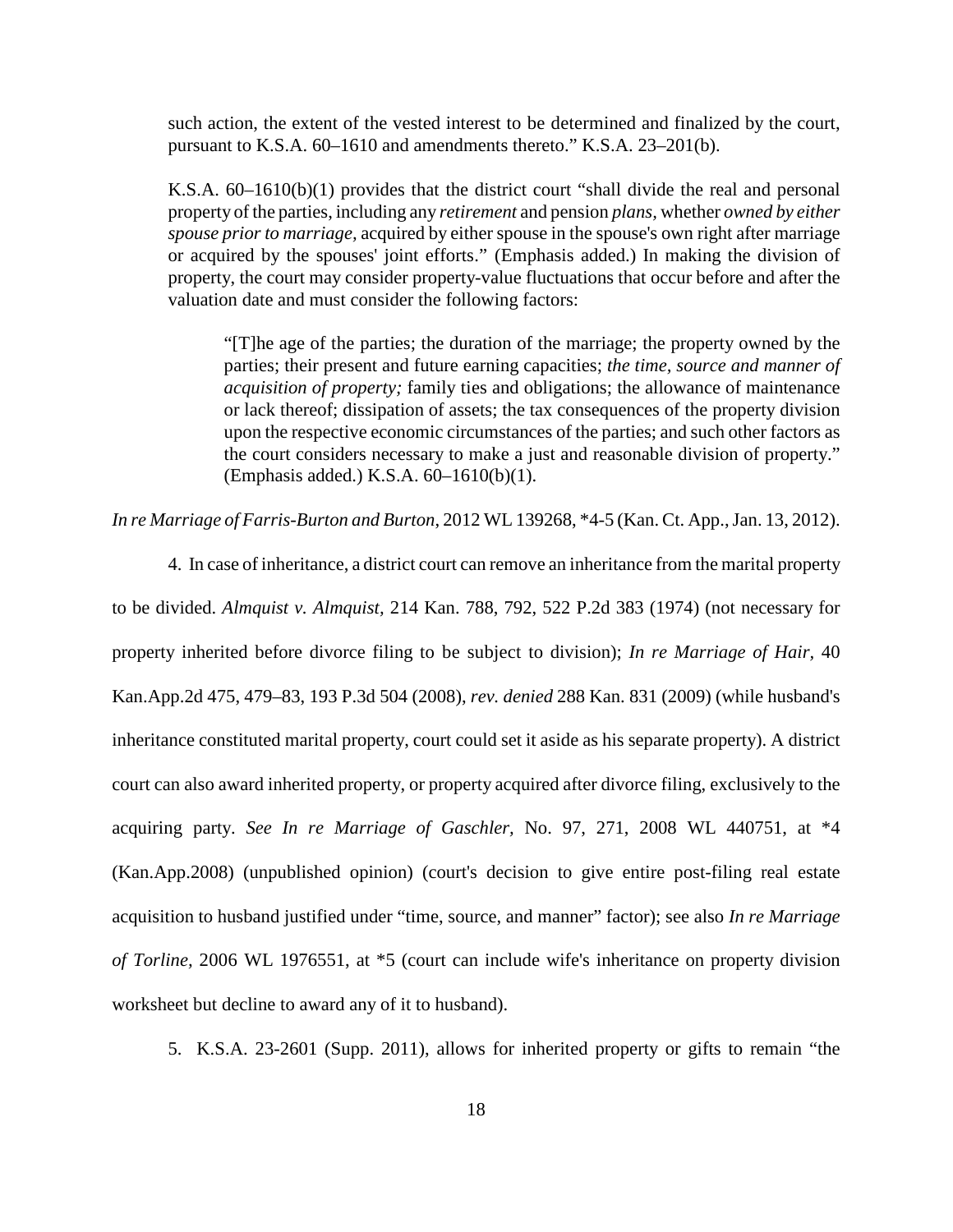person's sole and separate property." In this instance, all monies conferred on respondent prior to the marriage will be viewed as gifts to be removed from the marital estate and all inherited sums by petitioner related to his father's residence will likewise be removed from the marital estate. It would be unjust to have either party disgorge amounts that were conferred on them in this manner. That does not mean, however, the if petitioner incurred a loan to gift funds on respondent and then paid back the loan out of marital funds, that respondent should be able to attribute the same as marital funds and demand half back. Essentially, this would force petitioner to pay twice for a "temporary marriage" and would be inequitable. The Court will not consider payment of the Ghavami loan as stemming from marital funds that require credit to be given to respondent.

### **Maintenance**

6. K.S.A. 23-2092(a) provides for latitude with respect to the award of maintenance when circumstances to the court appear to be "fair, just and equitable under all of the circumstances." This was a very short term marriage. It would not be just, based on the age of petitioner, his current unemployment and, conversely, the relative youth of the respondent, who is educated, to require petitioner to pay any long-term maintenance. Respondent is an educated, and young woman who, eventually, will have to find a means of supporting herself, assuming she can remain in this country. The fact that she no longer wants to resume living with her parents where she lived a protected existence for almost 30 years, is understandable, but it also does not justify imposing a substantial maintenance obligation on petitioner, who, frankly, may have employment opportunities with his skill in restaurant management, although the Court believes those efforts have been restrained during the pendency of this action. Ordinarily, the Court would not award maintenance in a very short term marriage. This case calls for an exception. The issuance of a final protection from abuse order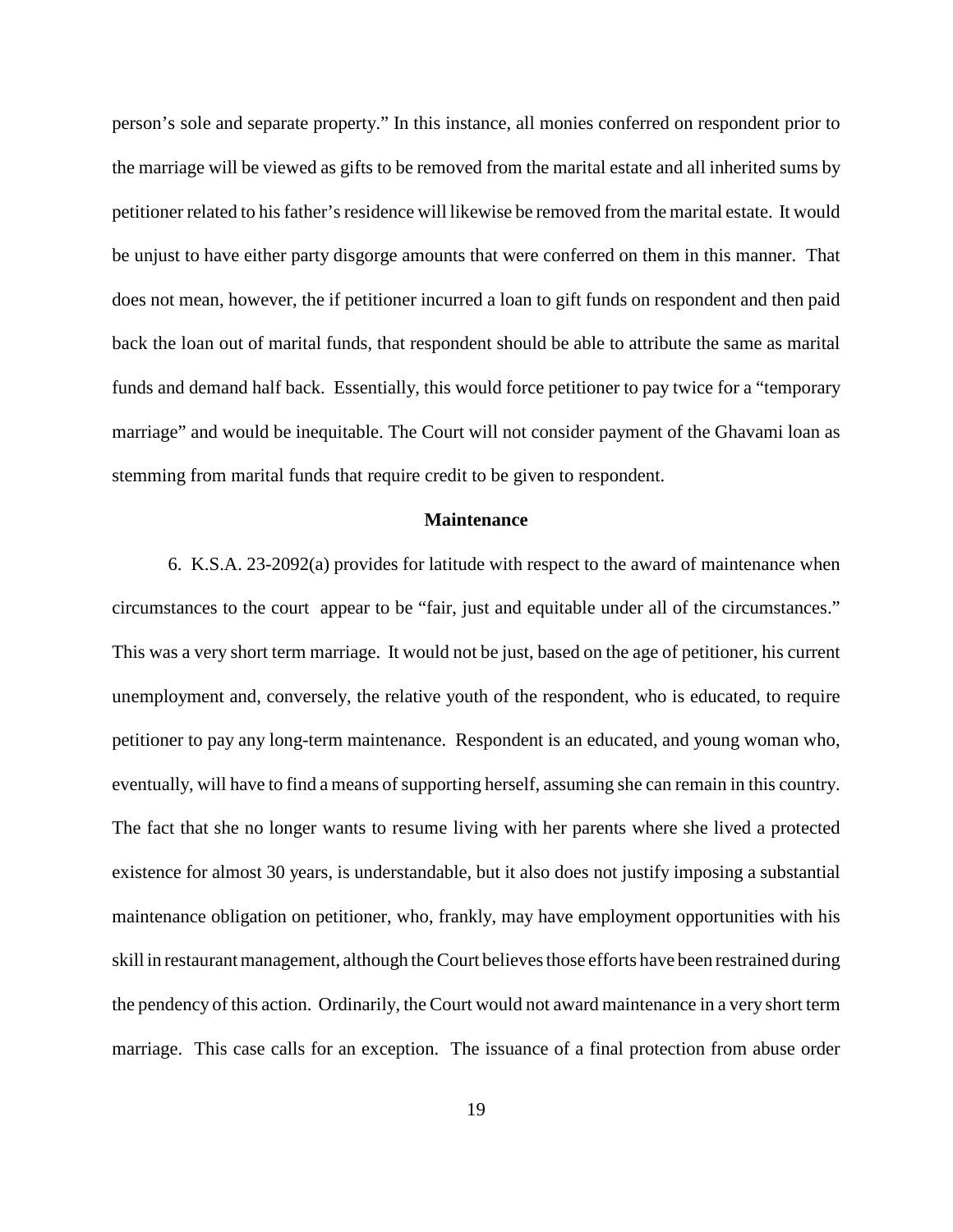justifies a finding that respondent requires additional support from petitioner that requires a transition period after being abandoned by her husband under circumstances that involved abuse. Her limited language skills further make her vulnerable and in need of additional support, albeit for a limited time.

Even thought there have been minimal efforts by respondent to obtain employment, respondent lacks any kind of support system other than, it seems, personnel associated with the shelter where respondent resides. The Court is convinced that petitioner brought respondent into this country under circumstances that rendered her more vulnerable to becoming homeless, in addition to the abuse that precipitated this Court's order. Coupled with this vulnerability, petitioner repeatedly denied or "failed to recall" obvious issues related to his obligation to support respondent while in the country. Even though the Court cannot credit the affidavit of support, it can recognize the dilemma faced by respondent and the public policy behind immigrant internet marriages that leave divorced spouses as public wards with little or no responsibility of those who brought them here. Petitioner should recognize that telling respondent to simply return to Iran because there is no law that precludes the same is wilful blindness to the significant cultural indignities and shame attended by such a divorce. Consequently, even though the Court has concluded that respondent has made a minimal effort at employment, it appears that petitioner has followed the same track. The Court believes that both are capable of much greater employment opportunities beyond which they have demonstrated. Thus, even though the Court has not allowed for temporary maintenance up to this point, it is firmly convinced that if petitioner has the ability to pay back debts for his marriage, and can work 25 to 30 hours a week for his ex-wife, with his long restaurant experience and skill, as well as family support, he should be able to meet both his living expenses and his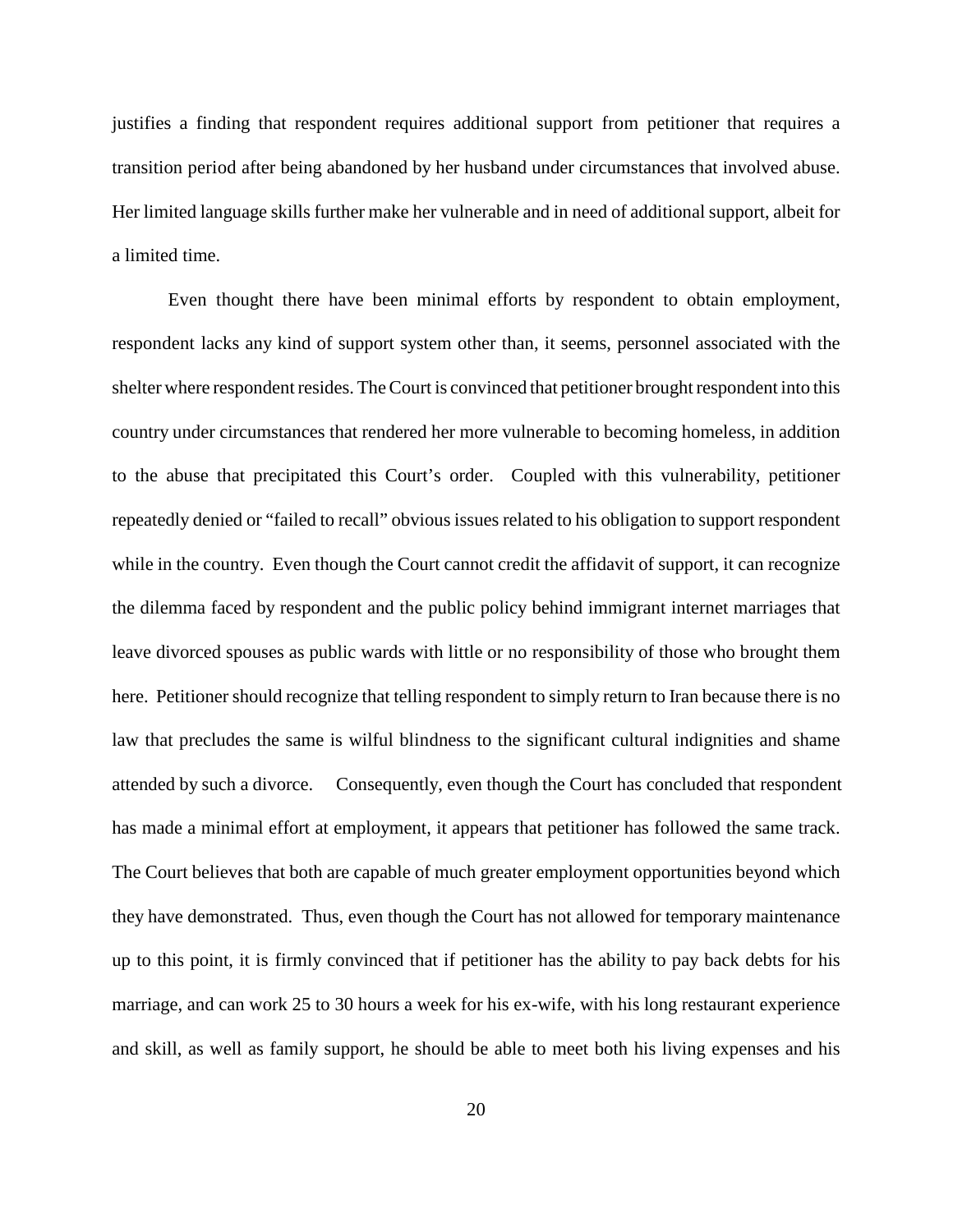obligations. Respondent is such an obligation.

Beginning on September 15, 2012, and for a term of 24 months, petitioner is ordered to pay maintenance of \$692 to allow respondent's transition to an independent life for the same period of time that the parties resided together. This will not be a burden on petitioner, who has not provided the Court with any significant attempts to become fully re-employed and the Court believes his lack of efforts in this regard may be related to the pendency of this case. Such maintenance will be paid in accordance with K.S.A. 23-2905 (Supp. 2011), through the central unit for collection and disbursement of support payments, designated pursuant to K.S.A. 39-7,135 (Supp. 2011), unless the parties agree otherwise to make direct maintenance payments. Maintenance shall terminate upon the death of either party, the remarriage of respondent or the cohabitation by respondent with a nonrelative adult in a marriage-like relationship, as defined by Kansas caselaw, regardless of the gender of such non-relative, and/or the expiration of the maintenance term.

### **Kansas Law on Premarital Agreements**

7. Parties may contract for a premarital agreement, between prospective spouses, made in contemplation of marriage, and that agreement will be effective upon marriage, without consideration, so long as it is in writing and signed by both parties. K.S.A. 23-2402(a) (Supp. 2011); K.S.A. 23-2403 (Supp. 2011).

8. Parties to a premarital agreement may contract with regard to any property, upon marital dissolution, and with regard to the choice of law governing the construction of an agreement, so long as it is not in violation of public policy. K.S.A.  $23-2404(a)(1)$ ,  $(7)$ ,  $(8)$  (Supp. 2011).

9. A premarital agreement can be revoked or amended only by a written agreement, signed by the parties, without consideration. K.S.A. 23-2406 (Supp. 2011).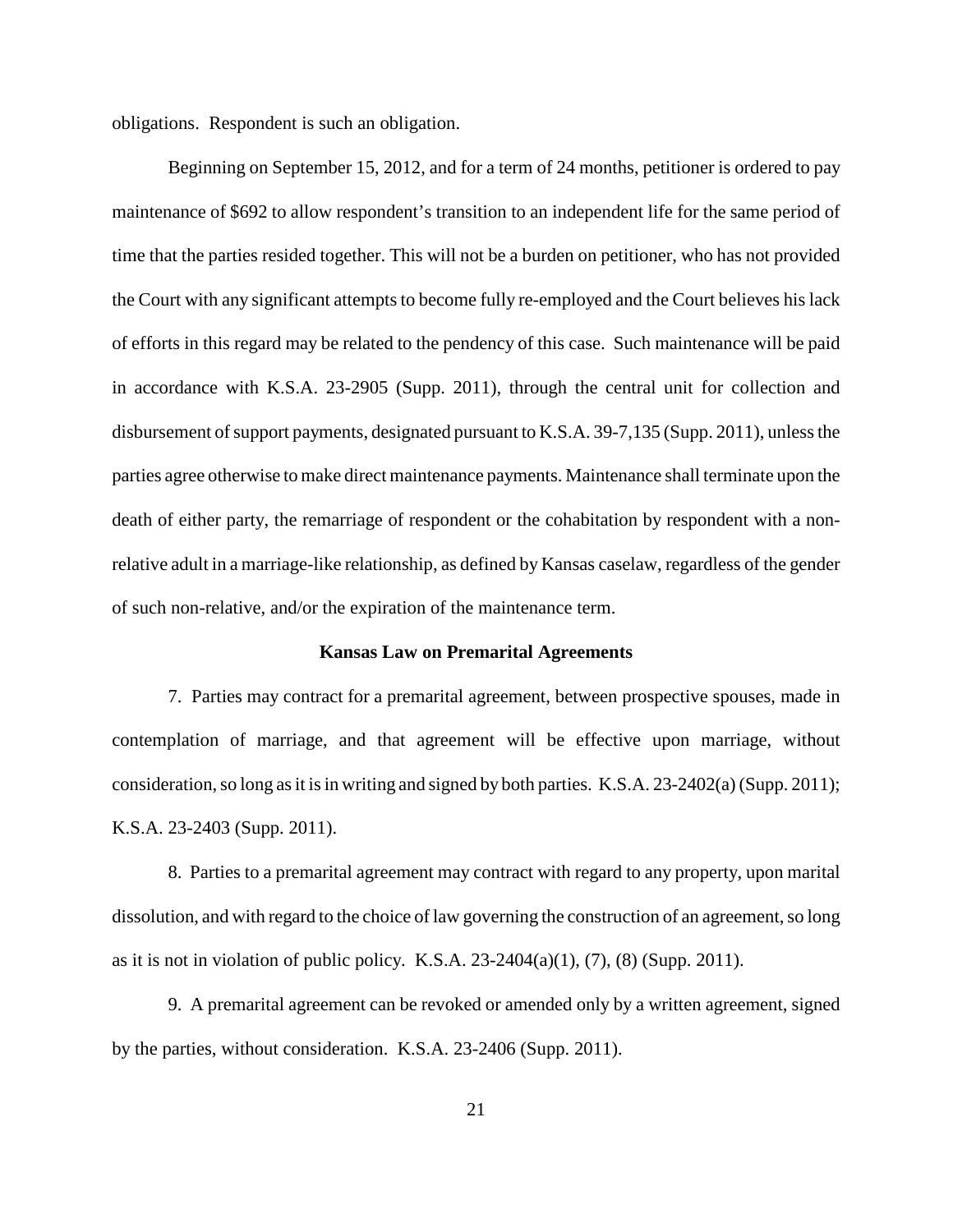10. A premarital agreement is not enforceable, in pertinent part, if it is unconscionable as a matter of law. K.S.A. 23-2407(c). Ordinarily, however, a premarital agreement is not enforceable unless the party to be bound failed to receive a proper disclosure of the other party's assets before signing such an agreement.

11. Equitable defenses limiting the time for enforcement of a premarital agreement, including laches and estoppel, are available to either party. K.S.A. 23-2409 (Supp. 2011).

12. Premarital agreements can provide for the payment of a sum of money, depending on the length of the marriage. *In re Marriage of Cutler*, 251 P.3d 112, 2011 WL 1877703 at \*2 (Kan. Ct. App., April 29, 2011). They can provide for maintenance. *Id.* at \*4.

13. Premarital agreements are interpreted in the same manner as any other contract. K.S.A. 23-2402(a), except in instances where applying foreign law is limited by public policy of the forum.

Kansas cases consistently hold that a Kansas court will not apply the law of another state to a claim if that other state's law is contrary to Kansas public policy. See *Safeco Ins. Co. of America v. Allen,* 262 Kan. 811, 822, 941 P.2d 1365 (1997) (using *lex loci contractus* rule); *In re Estate of Troemper,* 160 Kan. 464, 469, 163 P.2d 379 (1945) (choice of law issue in probate case involving effect of divorce in Nebraska).

*Raskin v. Allison*, 30 Kan.App.2d 1240, 1244, 57 P.3d 30, 33 (2002). Courts also evaluate premarital agreements based on where performance is anticipated at the time of marriage, as opposed to where execution of the premarital agreement occurred. *Black v. Powers*, 48 Va. App. 113, 628 S.E.2d 546, 554 (Va. Ct. App. 2006).

14. A party who seeks to attack a premarital agreement has the burden of showing it is not enforceable. *Davis v. Miller*, 269 Kan. 732, 740, 7 P.3d 1223 (2000).

## **The Parties' Iranian Marriage and the Mahr Agreement**

15. In the pretrial order, respondent alleges a "dowry agreement." Petitioner acknowledges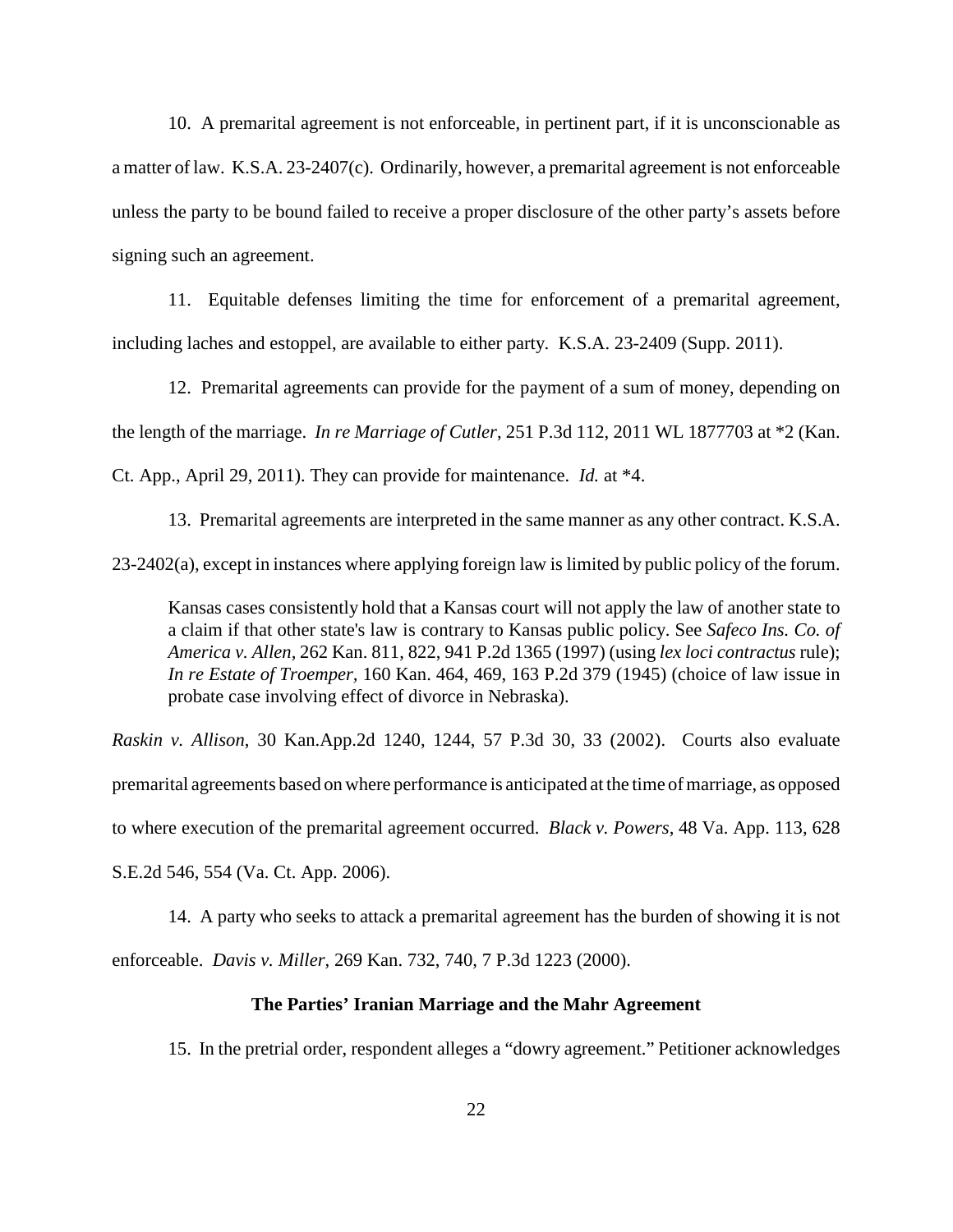this theory of recovery but otherwise defends against the same because he is "virtually bankrupt, in part due to his payment of large sums of money for the Respondent's dowry." Doc. 62 at 1-2. The parties have stipulated, however, that "[t]he law of Kansas applies to *all issues* in the case." (Emphasis added.) Petitioner has presented no particular contract defense to any premarital agreement other than disputing the same. Respondent gave notice, however, on her witness and exhibit list, ¶ 36, that her exhibits would include documents relating to "prenuptial agreements and premarital relationship in Iran, including those documents in Farsi (language) relating to Respondent's dowry." Doc. 42 at 2.

16. During closing statements, petitioner's counsel argued that enforcement of the written mahr agreement was "irrelevant" and that it would be against public policy because it would interfere with the Court's ability to make a just and equitable division under Kansas law. Petitioner argued, essentially, that he could not afford the mahr obligation.

17. In *Davis*, a dispute over a post-nuptial agreement, the court construed the agreement under the Kansas Uniform Premarital Agreement Act ("KUPAA"), because it expressly referenced the same, and then examined the unconscionability defense *Id.* at 738.

The district court found that the agreement was not unconscionable as set forth in K.S.A. 23- 807(a)(2).

Under the KUPAA, unconscionability is only an issue if there is "inadequate disclosure." 1 Elrod, Kansas Family Law Handbook § 2.03. As noted earlier, previous law required marital agreements to be "fair and equitable in its provisions"; however, under the KUPAA, there is no evaluation of "fairness." 1 Elrod, Kansas Family Law Handbook § 2.033.

The ULA Comment to § 6 of the UPAA, 9B U.L.A. 376-77, sets forth a discussion concerning unconscionability and describes how a court might go about determining if an agreement is conscionable:

"The test of 'unconscionability' is drawn from Section 306 of the Uniform Marriage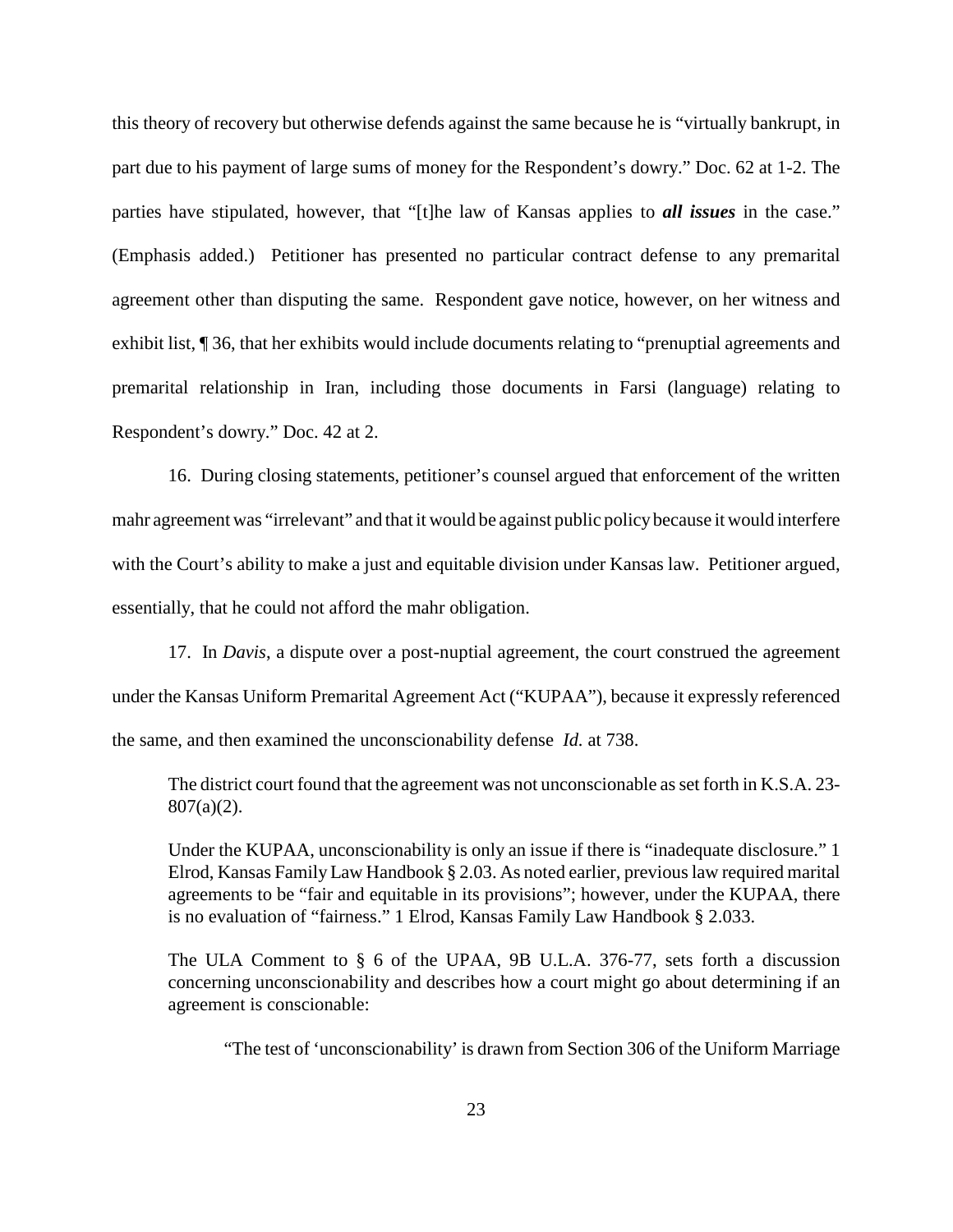and Divorce Act (UMDA) [citations omitted.] The following discussion set forth in the Commissioner's Note to Section 306 of the UMDA is equally appropriate here:

'Subsection (b) undergirds the freedom allowed the parties by making clear that the terms of the agreement respecting maintenance and property disposition are binding upon the court unless those terms are found to be unconscionable. The standard of unconscionability is used in commercial law, where its meaning includes protection against one-sidedness, oppression, or unfair surprise [citations omitted], and in contract law [citations omitted]. It has been used in cases respecting divorce settlements or awards. [Citations omitted.] Hence the act does not introduce a novel standard unknown to the law. In the context of negotiations between spouses as to the financial incidents of their marriage, the standard includes protection against overreaching, concealment of assets, and sharp dealing not consistent with the obligations of marital partners to deal fairly with each other.

'In order to determine whether the agreement is unconscionable, the court may look to the economic circumstances of the parties resulting from the agreement, and any other relevant evidence such as the conditions under which the agreement was made, including the knowledge of the other party. If the court finds the agreement not unconscionable, its terms respecting property division and maintenance may not be altered by the court at the hearing.' "

269 Kan. at 742-743, 7 P.3d at 1231 - 1232.

18. This case presents no disclosure issue defense to enforcement. Petitioner also has not claimed he was pressured into signing a mahr agreement or that the mahr amount was too high.<sup>9</sup> Rather, respondent testified that petitioner bragged about his extensive business holdings in Iran, which, as it turns out, were non-existent.

19. The question remains, however, whether the mahr agreement is enforceable. Other courts have found mahr agreements enforceable under the UPAA, so long as they are premarital. *Ahmed v. Ahmed*, 261 S.W.3d 190, 193-94 (Tex. Ct. App. 2008) (finding mahr contract was not enforceable as a "premarital" agreement because it was entered into after the parties were married).

<sup>&</sup>lt;sup>9</sup> As noted *infra* at ¶ 32, mahr amounts can be determined by the bride's relative worth in relation to other females in the family, her beauty, age, virginity, etc. In this instance, petitioner was apparently satisfied that respondent justified the rather large mahr amount because he has not challenged the same.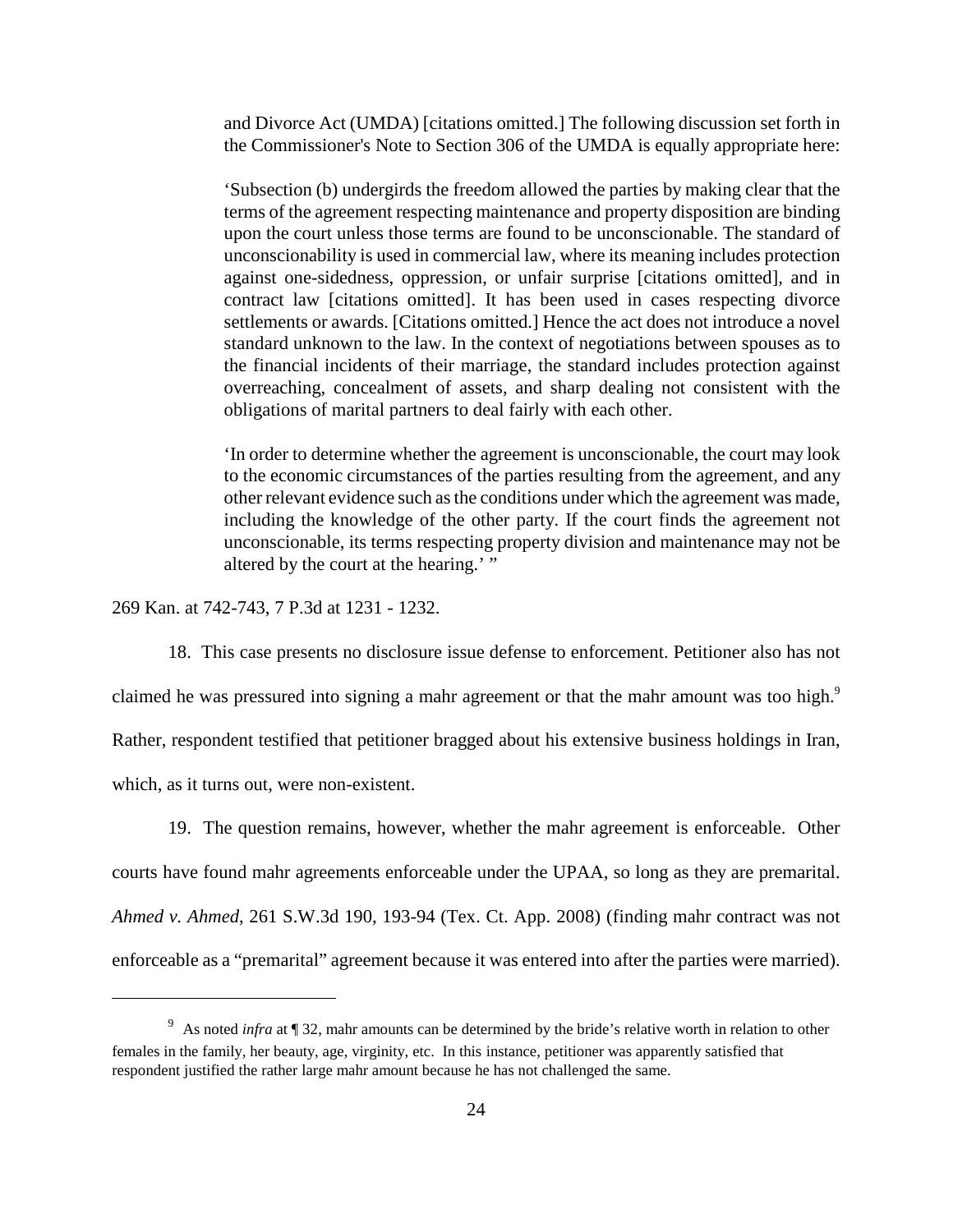20. In *Ahmed*, the wife argued that the mahr agreement could be enforceable as a postmarital contract, but the husband argued it was too vague to be enforced because it allowed for a marriage "against a Mahr of \$50,000 of which prompt payment is nil and deferred payment is \$50,000." The court, however, found this was specific enough. 261 S.W.3d at 195.

Both parties were raised in the Islamic faith, and Afreen testified that the Mahr agreement is a contract based on Islamic custom and religious principles. Amir offered no testimony regarding the Mahr, but Afreen explained that the Mahr constitutes a promise of an amount to be paid to the bride and if not given before, it must be given at the time of a divorce. If credited by the trial court as factfinder, this evidence establishes that the parties understood their agreement and that the terms are sufficiently specific to be enforced. *See id.*; *see also O'Farrill Avila v. González,* 974 S.W.2d 237, 244–45 (Tex. App.–San Antonio 1998, pet. denied).

261 S.W.3d at195. Ultimately, the court remanded the matter to determine whether the mahr agreement was enforceable as a post-nuptial agreement. *Id.*

21. In Kansas, courts are obligated to recognize "[a]ll marriages contracted without this state, which would be valid by the laws of the country in which the same were contracted," and, as such, they "shall be valid in all courts and places in this state." K.S.A. 23-2508 (Supp. 2011).<sup>10</sup> In this instance, that means the Iranian marriage conducted on July 19, 2009, should be recognized. Both parties acknowledge the that they signed a mahr agreement on July 18, and were then married.

22. But here, although the Court allowed the parties leeway in the examination of witnesses and testimony regarding the mahr contract, it assumed that a competent translation of the same would have come into evidence before deciding whether it was unambiguous. No such competent

<sup>&</sup>lt;sup>10</sup> This provision goes on to state the "strong public policy of this state only to recognize as valid marriages from other states that are between *a* man and woman." (Emphasis added.) Thus, while this statutory provision is intended to allow recognition of marriages from other jurisdictions, it also precludes the concept of multiple wives, which Islamic law apparently allows in light of the proposed Official Translation that suggests a ground for divorce can be the "husband's marriage with another woman without the consent of the wife or if he does not administer justice between his wives upon the court's discretion." *Id.* at n.6.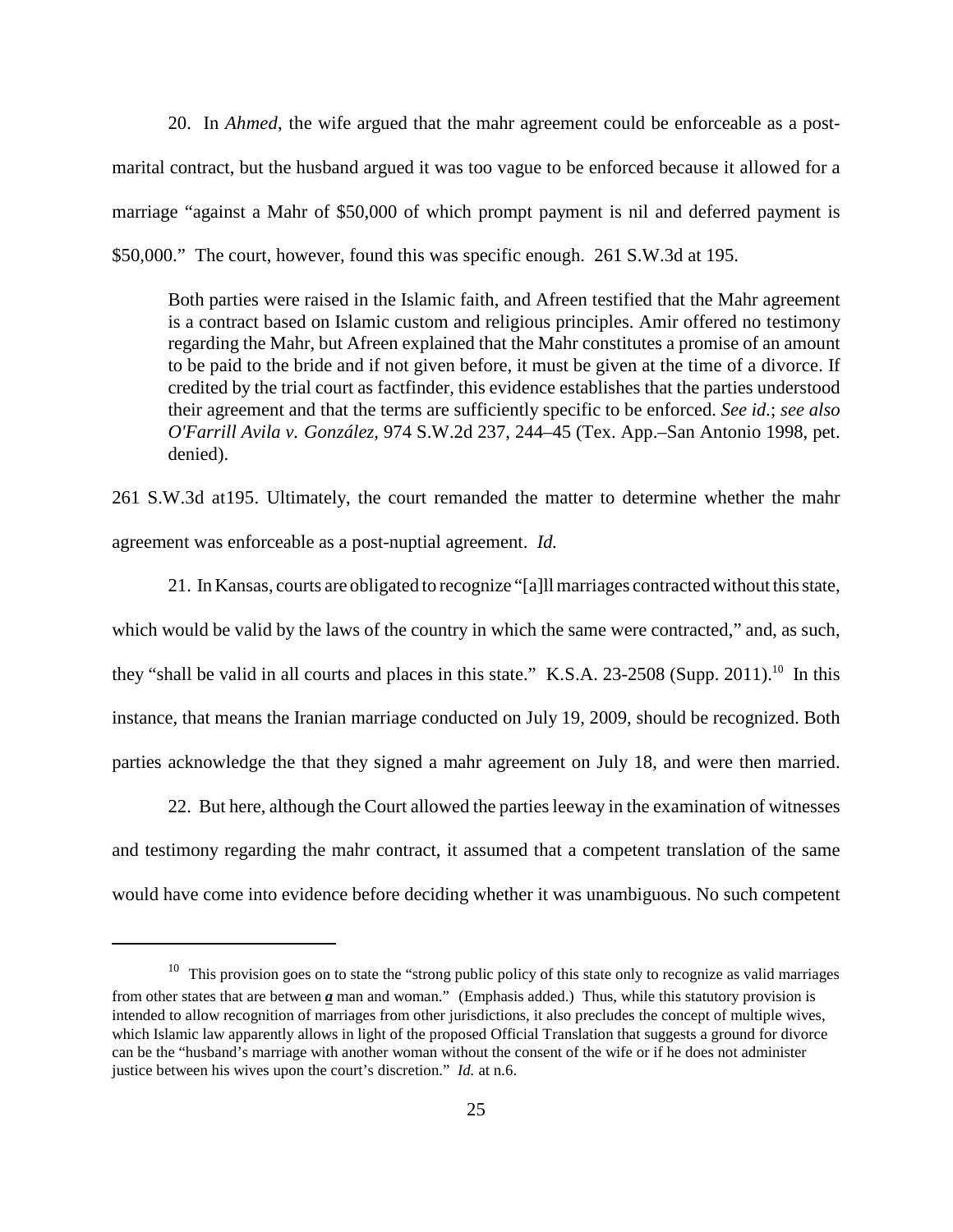and admissible translation came into evidence. Consequently, parol evidence offered by the parties about the contract's terms cannot be used to aid the Court before it determines whether am ambiguity exists. *Robertson v. McCune*, 205 Kan. 696, 699, 472 P.2d 215 (1970) (parol evidence may be used to clarify an ambiguity but not to nullify a clear provision); *Gore v. Beren,* 254 Kan. 418, 426-27, 867 P.2d 330 (1994) ("An ambiguity in a contract does not appear until two or more meanings can be construed from the contract provisions.").

Respondent repeatedly attempted to admit into evidence the "Official Translation" of the mahr agreement and marriage certificate, but without proper authentication. *See* K.S.A. 60-465 (requiring extrinsic evidence of authenticity or, if from a foreign country, an attestation certificate from a secretary of an embassy or consular agent with a seal from the relevant office); *State v. Gonzalez*, 282 Kan. 73, 86, 145 P.3d 943 (2008). Even if admitted into evidence, however, this agreement appears to incorporate conditions of the wife's right to divorce under Islamic and Iranian law that are precluded by Kansas law which allows a divorce to be granted on three distinct grounds. K.S.A. 23-2701(a) (Supp. 2011), states: "The district court *shall grant* a decree of divorce or separate maintenance for any of the following grounds: (1) Incompatibility; (2) failure to perform a material marital duty or obligation; or (3) incompatibility by reason of mental illness or mental incapacity of one or both spouses." (Emphasis added.) These grounds are exclusive and not permissive. Our law recognizes that in all but the most extremely gross and rare cases, fault is not a factor. Further, financial penalties are not to be imposed on a party on the basis of fault. *In re Marriage of Sommers*, 246 Kan. 652, 657, 792 P.2d 1005 (1990). Here, the Court finds the exorbitant mahr payment, while perhaps culturally justified, would function as a penalty.

23. Courts throughout the United States have struggled with interpreting similar matters: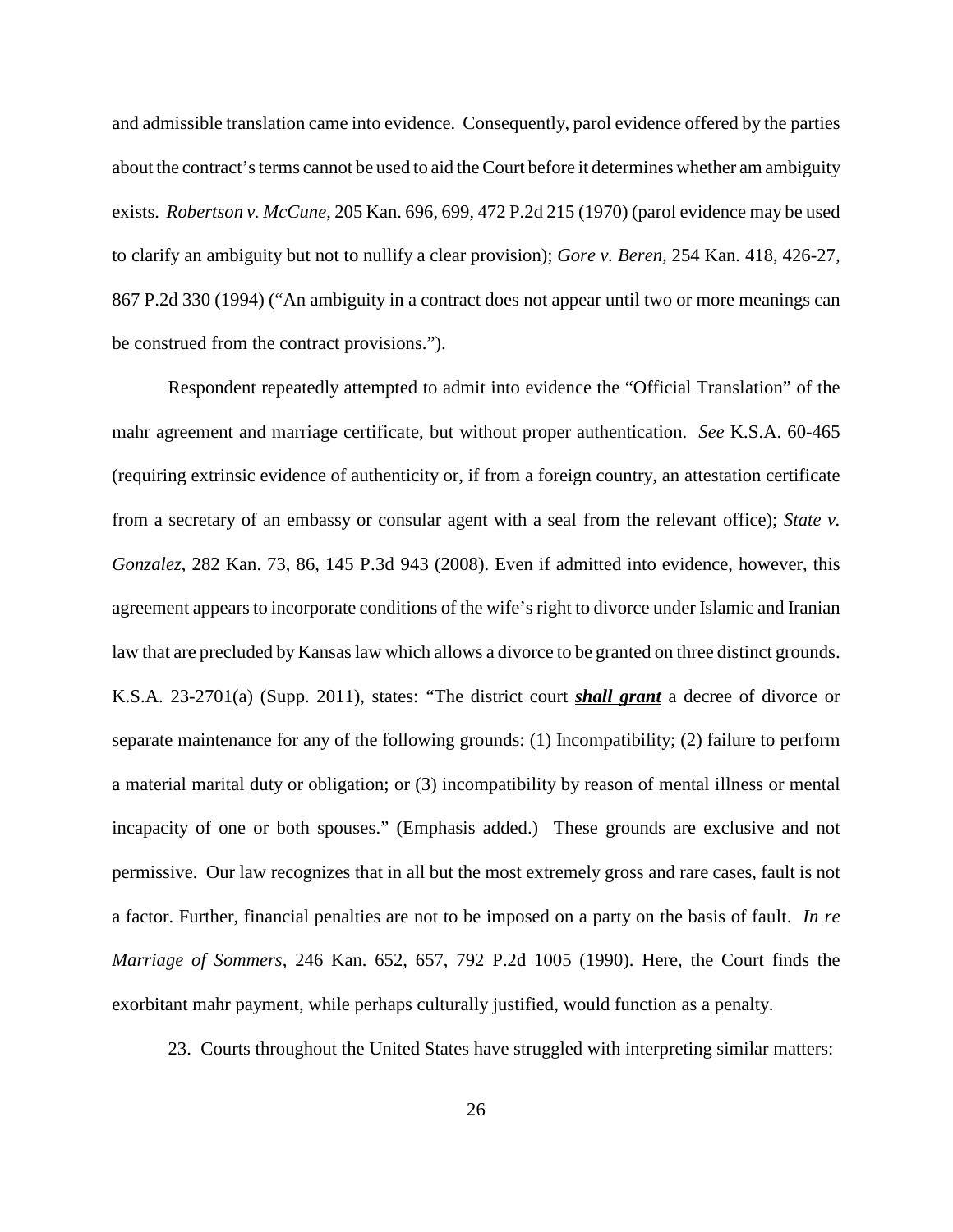The rationale of *In re Marriage of Noghrey* (1985) 169 Cal.App.3d 326, 215 Cal.Rptr. 153 is particularly apt. There, a couple executed a "kethubah" in California before their marriage. The court explained the kethubah was "embedded in religious doctrine" and described it as "a marriage document which represents the obligation of the husband under the Jewish faith to, *inter alia*, provide for his wife upon divorcing her. Since the husband could apparently divorce his wife at will, the *kethuba* was a device created to provide economic security for the wife; but was also intended to discourage divorce by making it costly and undesirable [*sic*] for the husband. The wife, on the other hand, was not as free to divorce and was subject to loss or reduction of her rights should she divorce her husband on certain grounds. [Citation.]" (*Id.*, at p. 329, fn. 2, 215 Cal.Rptr. 153.) It mattered not that the kethubah originated in order to discourage divorce; the effect in that case was to encourage a dissolution by providing wife with cash and property in the event the marriage failed. The result in this case is no different. Wife claims she was entitled to the dowry upon husband's death or dissolution of the marriage, no matter which party initiated that action. The provision pertaining to dissolution is before us, and it can only be viewed as encouraging "profiteering by divorce." ( *Id.,* at p. 331, 215 Cal.Rptr. 153.) It is of no moment that the court believed husband's expert on the issue; if the court had accepted the position of wife's expert, the contract would not have been enforceable under the public policy of this state.

*In re Marriage of Dajani*, 204 Cal.App.3d 1387, 1390, 251 Cal. Rptr. 871, 872 - 873 (Cal. Ct. App.

1988); *but see In re Marriage of Bellio*, 129 Cal. Rptr. 2d 556, 634-35 (Cal. Ct. App. 2003) (noting payment of \$100,000 did not threaten marriage relationship because amount was reasonably determined to compensate wife for loss of support after remarriage involved loss of support payment

by former spouse).

24. Similar to the traditional Jewish law discussed in *Noghrey*, which allows men to unilaterally declare a divorce, under Islamic law, a husband enjoys similar unilateral rights and the mahr obligation is viewed as a means of tempering the inequities of traditional religious law:

The mahr is property given by the husband as an effect of the marriage and as a mark of respect for the wife. Although often equivocated in translation to a "dower," the two arrangements are different. A mahr is not a dower in the sense that it is a "bride price" for the bride's father to pay the groom, but rather the groom pays the wife a specified amount upon marriage. The mahr is not a gift, but a mandatory requirement for all Muslim marriages. If the marriage contract does not contain a specified mahr, the husband still must pay the wife a judicially determined sum, typically based on the mahr amount that women of equivalent social status receive.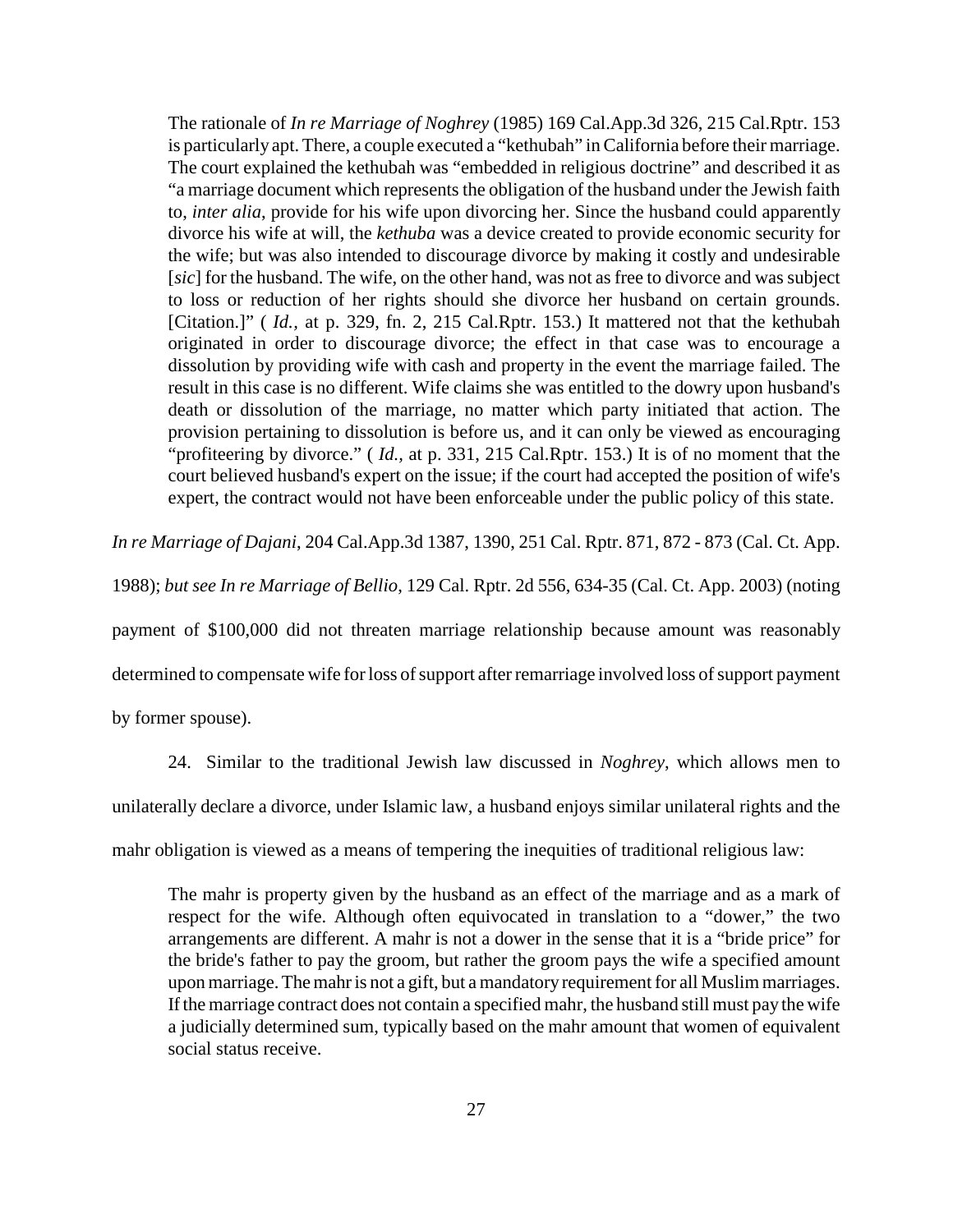The structure of the mahr agreement reflects the inherent purpose of easing financial and social inequities between the husband and wife. For instance, the mahr is separated into two parts. First, there is the muajjal or the prompt mahr, which the husband gives to the wife immediately after the marriage ceremony. The second part of the mahr, the muwajjal, is often referred to as the deferred mahr and is held in trust strictly for the wife and paid only in the event of divorce or the husband's death. The deferred mahr saves the wife from complete financial destitution if the husband ceases to support the family financially. Hence, the mahr acts as the wife's security deposit for the marriage in case she suddenly loses her husband and her means of financial support. Accordingly, the majority of the mahr is deferred because the wife may only consider a large sum necessary upon divorce or her husband's death.

Although expressed differently in contemporary jurisprudence, traditional Islamic family law consisted of three main forms of divorce. First, talaq divorce allows the husband to unilaterally divorce his wife without cause through oral or written pronouncement. The deferred mahr counterbalances the husband's right to talaq by making divorce more costly. The wife has no similar inherent right to unilateral divorce; the parties must have expressly delegated any such right within the marriage contract. However, the wife may initiate a khul divorce, a form of divorce that requires her husband's prior consent and court approval. By seeking divorce, the wife typically forfeits her right to the deferred mahr. The third form of divorce, a faskh divorce, occurs when the wife initiates the divorce, but proves that the husband is at fault. With faskh divorce, the woman is sometimes still entitled to her deferred mahr.

The importance of a mahr agreement and the husband's obligation to comply with its terms is firmly rooted in religious law. The Qur'an states that "the divorced women, too, shall have [a right to] maintenance in a goodly manner: this is a duty for all who are conscious of God," and later decrees, "[m]arry them, then, with their people's leave, and give them their dowers in an equitable manner—they being women who give themselves in honest wedlock, not in fornication, nor as secret love-companions."

Since the mahr arrangement is a fundamental theological right of the wife, the husband may not reduce the mahr; Islamic courts strictly enforce the agreement and could imprison the husband for not complying with the contract. Even upon the husband's death, the deferred mahr is paid from his estate before all other debts. Because there is no monetary cap on the mahr, the agreed amounts can range from a small token, real estate to a million dollars in cash. Although the parties specifically bargain for the arrangement and appropriate sum, the parties often draft mahr agreements by filling in the blanks of form contracts that employ standard boilerplate terms. The typical mahr agreement consists of the names of the parties, the amount of the mahr, the imam's signature, the signature of two male witnesses, and a disclaimer that Islamic law will govern the contract.

Sizemore, *Enforcing Islamic Mahr Agreements: The American Judge's Interpretational Dilemma*,18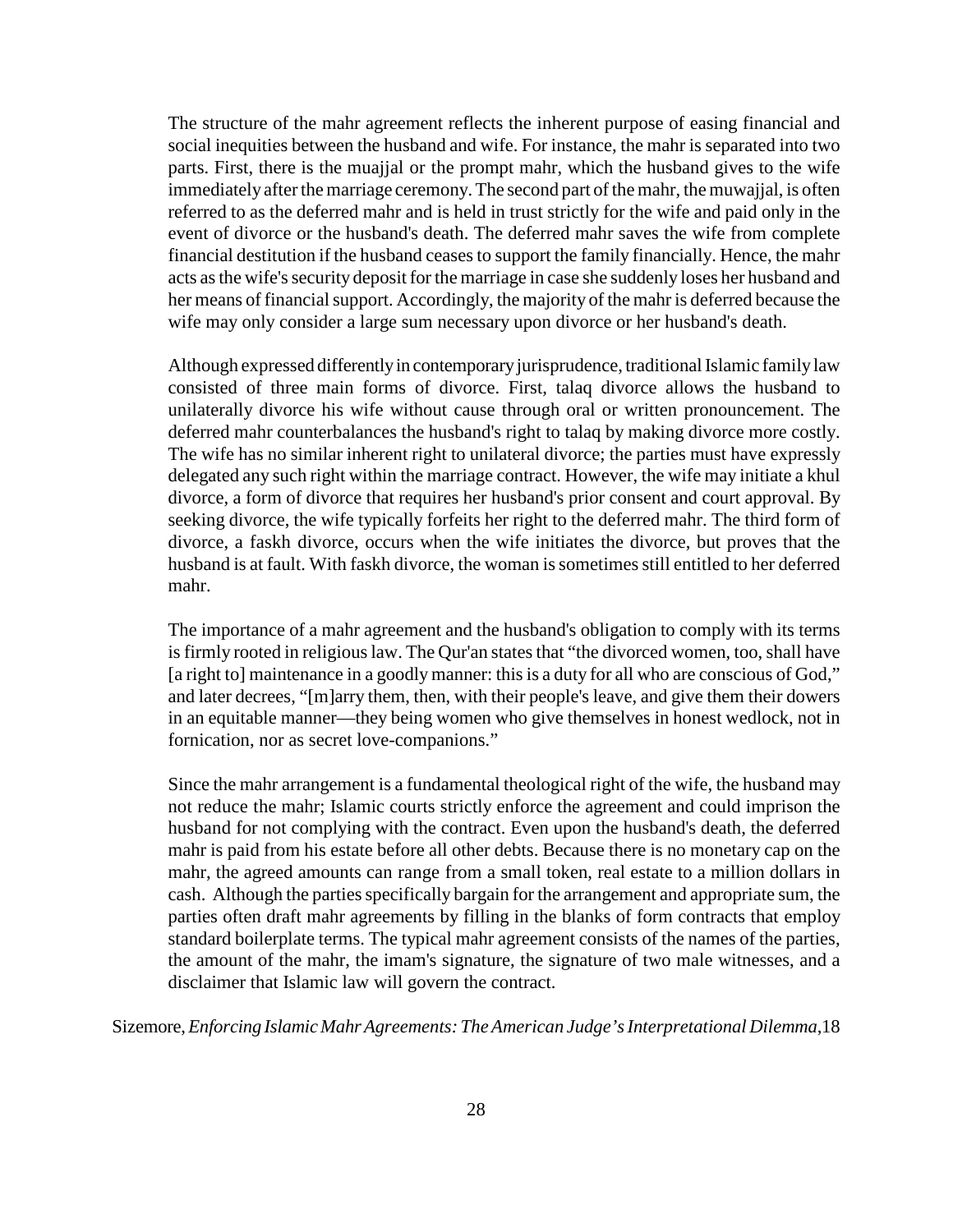GEO. MASON L. REV. 1085, 1087 -1089 (2011) (citations to footnotes omitted).

25. The parties agreed in the Pretrial Order to the application of Kansas law. By urging the Court to adopt and interpret a mahr contract that is written in Farsi and dictated by interpretations of Iranian and/or religious law, the Court would be compelled to apply a contract 1) it cannot read and 2) that is contrary to the public policy of Kansas law.

26. It is apparent that the financial obligation by the event of divorce exacts a specific and sizable financial divorce penalty. *See Gross v. Gross,* 11 Ohio St.3d 99, 464 N.E.2d 500, 506 (Ohio 1984) (noting that a prenuptial agreement violates public policy if the contract "provides a significant sum either by way of property settlement or alimony at the time of a divorce, and after the lapse of an undue short period of time one of the parties abandons the marriage or otherwise disregards the marriage vows"). Here, both parties sought a divorce. But, if the mahr amount was blindly adhered to without evidence of its purpose, the amount could function as a negotiated support payment or as a penalty. Ordinarily, when courts decide support obligations, they determine an award that is fair, just and equitable under all the circumstances. *See* K.S.A. 23-2802(c)(7) (Supp. 2011) and K.S.A. 23-2902 (Supp. 2011). Kansas law applies here.

27. Another cautionary concern in enforcing a mahr agreement is that they stem from jurisdictions that do not separate church and state, and may, in fact, embed discrimination through religious doctrine. This, in turn, creates an obvious tension between the Establishment and Equal Protection Clauses under the federal constitution [and similar state provisions]:

Notably, the Equal Protection Clauses of the United States and Michigan Constitutions provide that no person shall be denied the equal protection of the law. US Const, Am XIV; Const 1963, art 1, § 2. "The essence of the Equal Protection Clauses is that the government not treat persons differently on account of certain, largely innate, characteristics that do not justify disparate treatment." *Crego v. Coleman,* 463 Mich. 248, 258, 615 N.W.2d 218 (2000).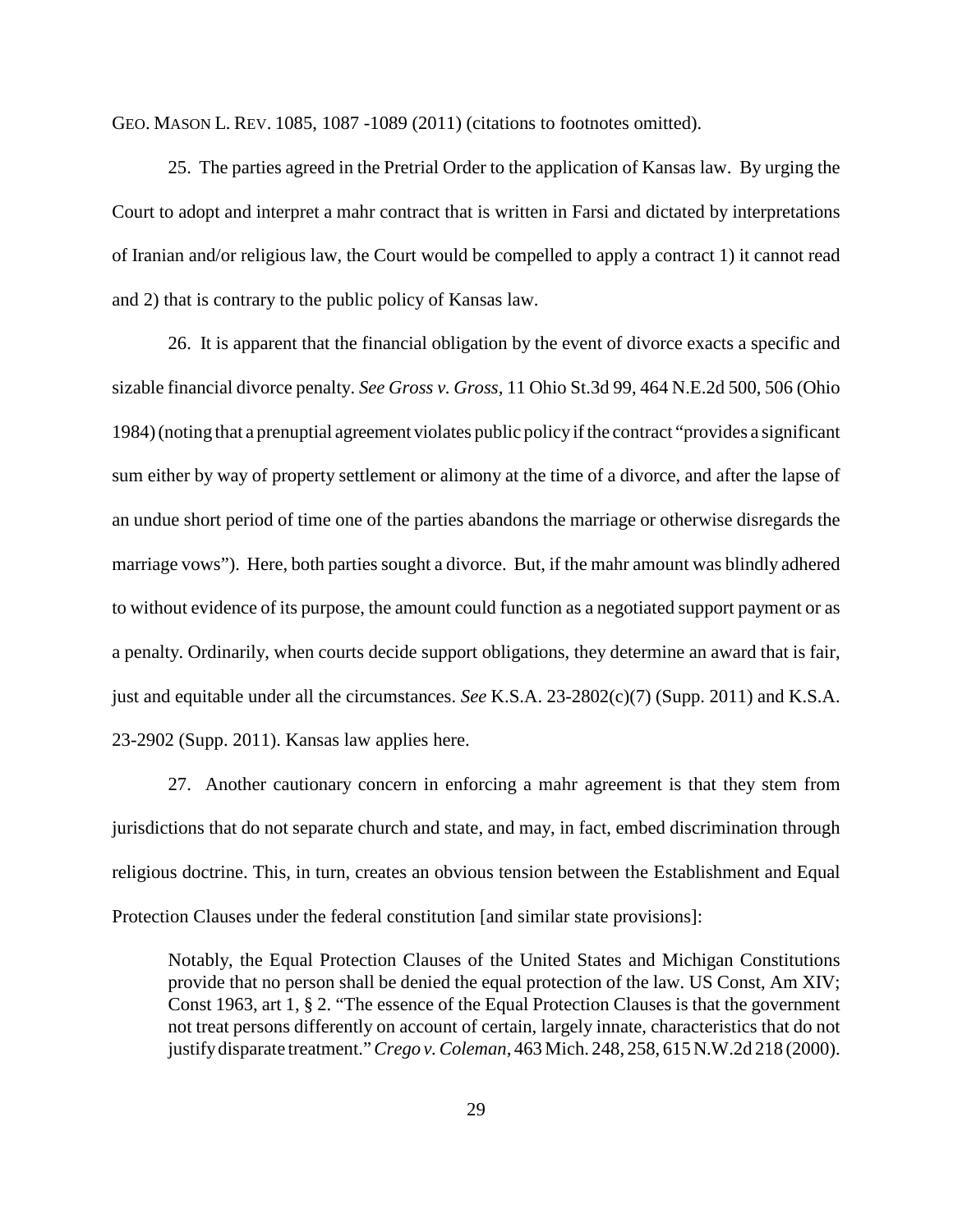If the state distinguishes between persons, the distinctions must not be " 'arbitrary or invidious.' " *Id.* at 259, 615 N.W.2d 218, quoting *Avery v. Midland Co., Texas,* 390 U.S. 474, 484, 88 S.Ct. 1114, 20 L.Ed.2d 45 (1968). Wives have no right to pronounce the talaq. *Pathan, supra,* part 2, section 13; *Islamic "Purse Strings," supra* at 123. This distinction is arbitrary and invidious. To accord comity to a system that denies equal protection would ignore the rights of citizens and persons under the protection of Michigan's laws. *Dart I, supra* at 580, 597 N.W.2d 82.

*Tarikonda v. Pinjari*, 2009 WL 930007 \*3 (Mich. Ct. App. April 7, 2009) (noting basic denial of due

process in Indian divorce under Muslin act where husband's invocation of triple talaq permits summary divorce by stating "I divorce thee," three times). Perpetuating such discrimination under the guise of judicial sensitivity to Establishment Clause prohibitions would, in effect, abdicate the judiciary's overall constitutional role to protect such fundamental rights, a concern that presumably lead to the recently-enacted House Substitute for Senate Bill No. 79, 2012 KAN. SESS. LAWS, p.

1089, § 4, which provides:

A contract or contractual provision, if capable of segregation, which provides for the choice of foreign law, legal code or system to govern some or all of the disputes between the parties adjudicated by a court of law or by an arbitration panel arising from the contract mutually agreed upon *shall violate the public policy of this state and be void and unenforceable if the foreign law, legal code or system chosen includes or incorporates any substantive or procedural law, as applied to the dispute at issue, that would not grant the parties the same fundamental liberties, rights and privileges granted under the United States and Kansas constitutions*, including, but not limited to, equal protection, due process, free exercise of religion, freedom of speech or press, and any right of privacy or marriage.

(Emphasis added.)<sup>11</sup> Gender-based equal protection challenges are determined under an intermediate

<sup>&</sup>lt;sup>11</sup> This provision was enacted after Oklahoma's discriminatory act against Shari'a law was struck down as an unconstitutional violation of the Establishment Clause to the First Amendment. *Awad v. Ziriax*, 670 F.3d 1111, 1129-1133 (10<sup>th</sup> Cir. 2012) (affirming, in January of 2012, preliminary injunction against enforcement of constitutional amendment). In one respect, this recent enactment appears to be superfluous. The judiciary already is charged with protecting constitutional rights. Under Section 1 to the Kansas Bill of Rights: "All men are possessed of equal and inalienable natural rights, among which are life, liberty and the pursuit of happiness." This provision is construed in a similar manner to the Fourteenth Amendment. *State ex rel. Tomasic v. City of Kansas City*, 237 Kan. 572, 583, 701 P.2d 1314 (1985). Likewise, KAN. CONST. ART. § 6, states that the "legislature shall provide for the protection of the rights of women in acquiring and possessing property, real, personal and mixed, separate and apart from the husband; and shall also provide for their equal rights in the possession of their children."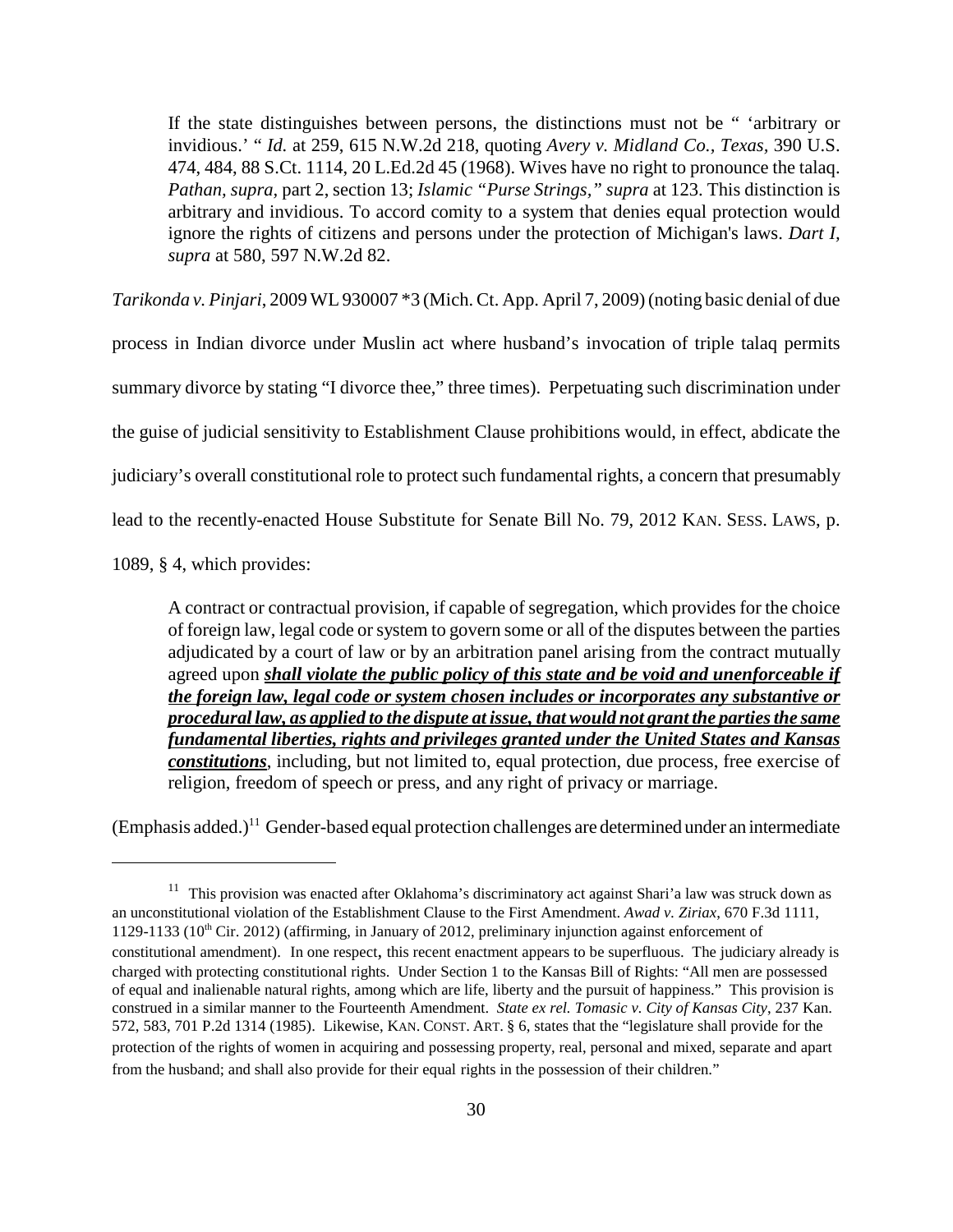standard of review which requires any classification to substantially further a legitimate legislative purpose. *In re K.M.H.*, 285 Kan. 53, 68, 169 P.3d 1025 (2007). Thus, if a premarital agreement in the context of KUUPA, was the product of a legal system which is obnoxious to equal rights based on gender, a court could not become a proxy to perpetuating such discrimination.

28. Respondent's counsel has argued, essentially, that the right to mahr is severable and independent of any other obligations in the marriage contract. This is argument, at this point, assumes facts not evidence. An actual agreement must be interpreted from all of its provisions to ascertain the parties' intent. *Anderson v. Dillard's Inc.,* 283 Kan. 432, 436, 153 P.3d 550 (2007). This requires construction of the entire instrument to determine a reasonable interpretation. *Johnson County Bank v. Ross,* 28 Kan.App.2d 8, 10–11, 13 P.3d 351 (2000). That cannot happen based on the record here.

29. Even assuming this Court could interpret the contract, it would then be put in the dilemma of fashioning a remedy under a contract that clearly emanates from a legal code that may be antithetical to Kansas law. To suggest the mahr obligation is neutrally severable from its religious context is not apparent. Such flawed reasoning was utilized in *Chaudry v. Chaudry*, 388 A.2d 1000, 1006 (N.J. Ct. App. 1978), to justify upholding a premarital contract derived from Pakistani law, on choice of law grounds, rather than on public policy grounds. *Id.* at 1005, 1007. The result was judicial adoption of Pakistani law that inherently accords women no marital property rights. Oman, *How to Judge Shari'a Contracts: A Guide to Islamc Marriage Agreements in American Courts,* 2011 UTAH L. REV. 287, 314 (2011) ("In other words, under Pakistani law, the limitation on the wife's rights arose not because she bargained those rights away, but from the fact that there was no marital property under Pakistani law upon which she might have a claim.")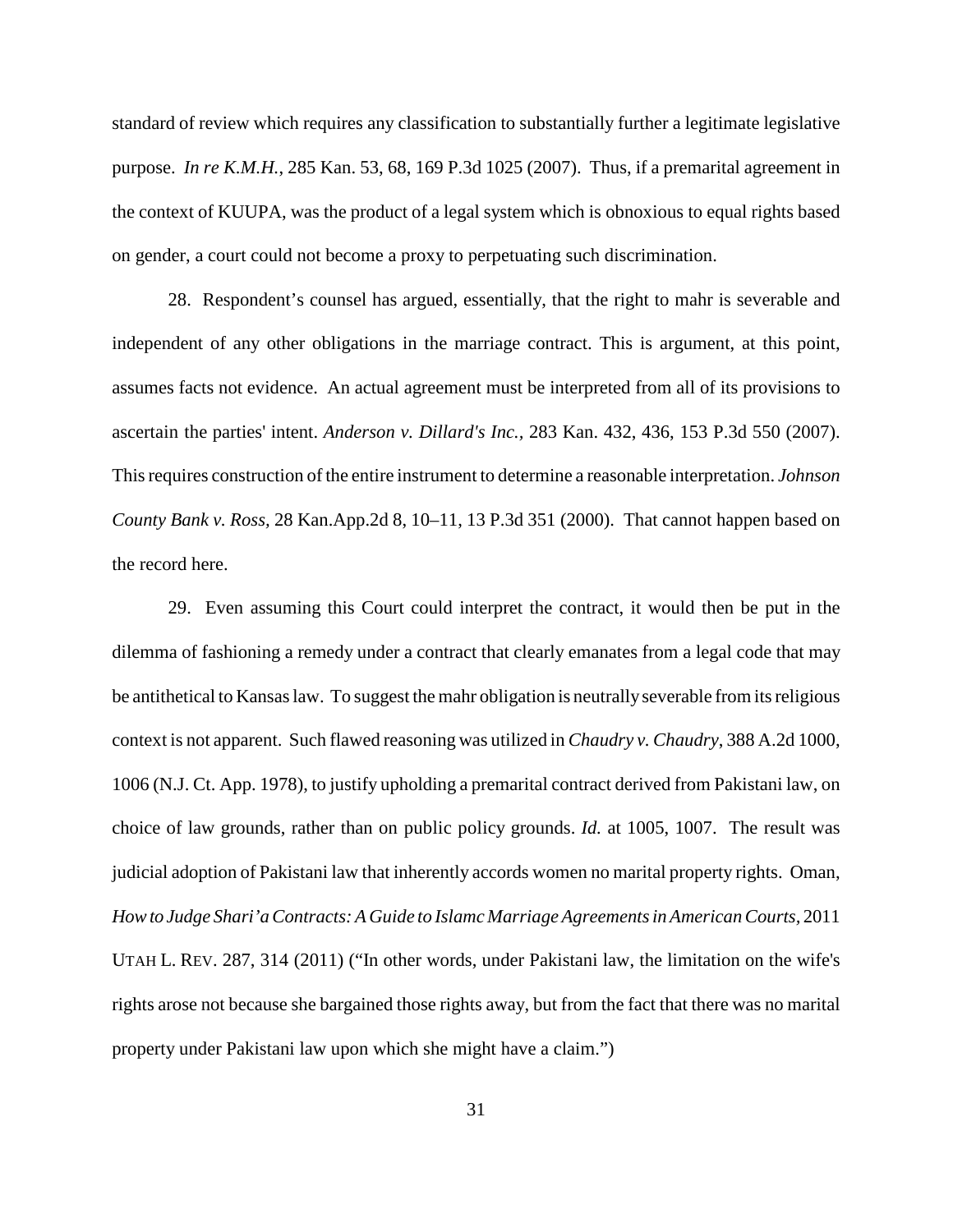30. There are also cases where experts or the parties testify as to their opinions about whaat the law and custom require. In *Mayer-Kolker v. Kolker*, 819 A.2d 17, 20-21 (N. J. Sup. Ct. App.), *cert. denied*, 828 A.2d 922 (N.J. 2003), a ketubah involved conflicting English and Hebrew translations. The ketubah is akin to a dowry, and this one required the marital partners to comply with the laws of Moses and Israel, which, in turn, imposed certain obligations on the husband to grant a dowry to the wife, while agreeing to support and care for her. *Id.* The court, in addition to finding there was no competent evidence to decide the controversy, deferred from resolving the matter on First Amendment grounds:

[T]he parties do not present competent evidence, which we assume would consist of appropriate expert testimony, about what Mosaic law would require in this instance. Even if a civil court may properly enforce such religious premarital agreements, notwithstanding First Amendment concerns, we are not competent to determine without an evidentiary basis whether this *ketubah* effectively subjected defendant to comply with religious law and what that religious law demands here. Interpreting the effect of this *ketubah,* and then determining whether defendant's signature of this document subjects him to Mosaic law, and further determining what Mosaic law commands on this point are not tasks which we should assume in the first instance and in any event are not tasks for which we are properly suited in the absence of expert testimony and other evidence. *See Hernandez v. C.I.R.,* 490 *U.S.* 680, 699, 109 *S.Ct.* 2136, 2148, 104 *L.Ed.*2d 766, 786 (1989) (determining that fees for Scientology audits were not deductible from federal income tax as "charitable contributions," the Court stated, "[i]t is not within the judicial ken to question the centrality of particular beliefs or practices to a faith, or the validity of particular litigants' interpretations of those creeds[ ]"); and *Presbyterian Church in U.S. v. Mary Elizabeth Blue Hull Memorial Presbyterian Church,* 393 *U.S.* 440, 449, 89 S.Ct. 601, 606, 21 L.Ed.2d 658, 665 (1969) (refusing to decide whether a local church has failed to follow tenets of a denomination, stating:

First Amendment values are plainly jeopardized when church property litigation is made to turn on the resolution by civil courts of controversies over religious doctrine and practice. If civil courts undertake to resolve such controversies in order to adjudicate the property dispute, the hazards are ever present of inhibiting the free development of religious doctrine and of implicating secular interests in matters of purely ecclesiastical concern .... the Amendment therefore commands civil courts to decide church property disputes without resolving underlying controversies over religious doctrine.).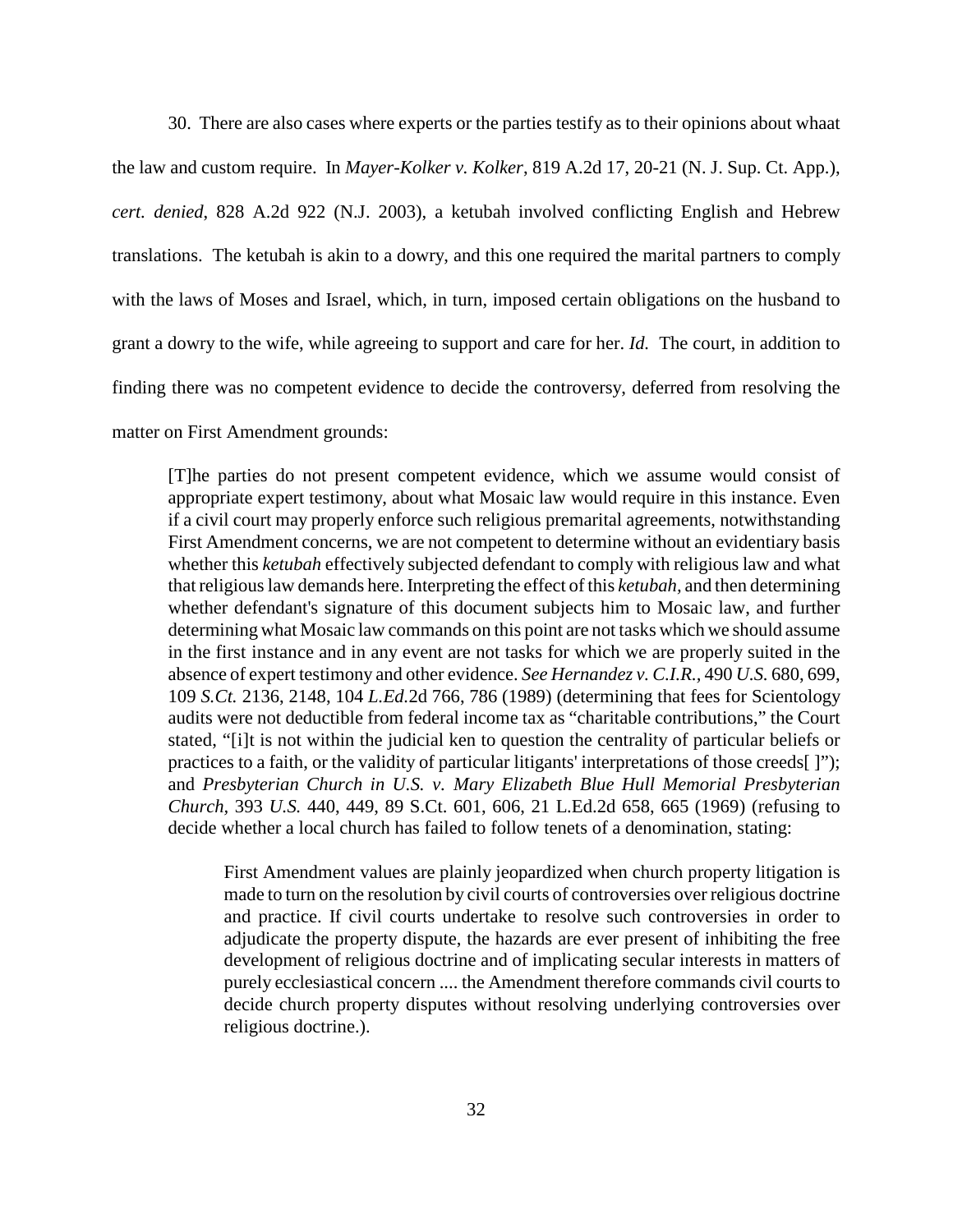819 A.2d at 21.

31. This Court will not avoid a case and controversy before it simply because the task is difficult. Parties should have a right to an adjudication of their controversy. If this Court had been presented with expert testimony and an accurate translation of the contract at issue, it might have the ability to separate religious doctrine from that which is obnoxious to our public policy.

32. The challenge, however, in mahr agreements are that they are "too short on operative details, definitions, and explicit requests to have their terms represent an entire remedy at law in a civil courtroom." *See* Lindsey E. Blenkhorn, *Islamic Marriage Contracts in American Courts: Interpreting Mahr Agreements as Prenuptials and Their Effect on Muslim Women*, 76 S. CAL. L. REV. 189, 210 n.5 (2002). Parol evidence is almost always required in such cases because the mahr is fundamental to Islamic marriage custom and, therefore, ill-defined, leaving some Islamic courts to infer a mahr amount, if not to provided, to reach a judicial determination of a bride's worth, which, in turn, may be inferred "according to other females in the bride's family, her own beauty, her age, or her virginity." *Id.* Such concepts, however, suggest women are, comparatively-speaking, chattel, not human beings. This entire valuation process is contrary to American jurisprudence even if a Western court could somehow divine a purpose for in the mahr amount for anticipated spousal support, as opposed to simply divining an intangible value for a wife's cultural value.

33. In *Odatalla v. Odatalla*, 810 A.2d 93, 94-95 (N.J. Sup. Ct. App. 2002), the issue was whether a civil court could enforce the terms of an Islamic mahr agreement where the wife sought a divorce based on grounds of extreme cruelty. There was a videotaped ceremony involving the wife's family and a negotiated mahr ageement and further conditions of an Islamic marriage license. *Id.* at 95. This was followed by a religious marriage ceremony performed by an imam. It involved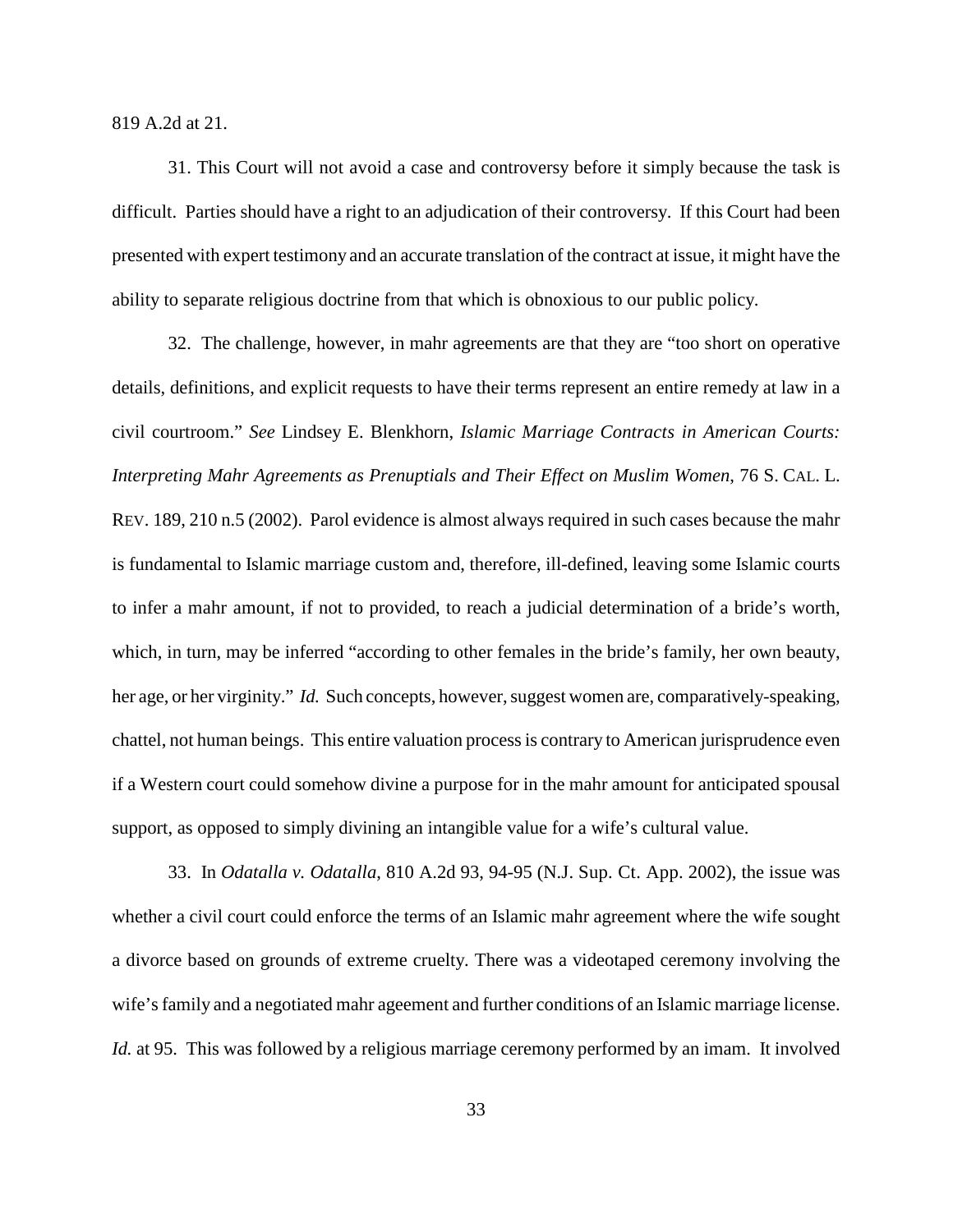a deferred payment of \$10,000. *Id.* The court considered the First Amendment clause and its prohibition about making any laws that affect the free exercise of religion if it should refuse to enforce a mahr agreement simply because it reflects Islamic tenets. *Id.* at 95. The court found that it could enforce such agreements if the agreement is based upon "neutral principles of law" and not on religious policy or theories. *Id.* at 96 (*citing Jones v. Wolf*, 443, U.S. 595, 603 (1979)). The court looked to "secular parts" of the mahr agreement for enforcement. *Id.* at 97. Interestingly, the wife offered her testimony about Islamic custom, which is that the mahr demand for payment typically is deferred unless there is the death of the husband or a divorce action. *Id.* at 97-98. The court enforced the agreement.

34. The First Amendment prohibits civil courts from resolving church disputes on the basis of religious doctrine and practice. *Jones*, 443 U.S. at 602 (*citing Serbian Orthodox Diocese v. Milivojevich*, 426 U.S. 696, 710 (1976)). It does not, however, preclude a civil court from adjudicating disputes if there is no consideration of doctrinal matters. *Id. Jones* espoused the "neutral principles of law" and secular approach to resolving property rights. Writing for a divided Court, Justice Blackmun opined:

The primary advantages of the neutral-principles approach are that it is completely secular in operation, and yet flexible enough to accommodate all forms of religious organization and polity. The method relies exclusively on objective, well-established concepts of trust and property law familiar to lawyers and judges. It thereby promises to free civil courts completely from entanglement in questions of religious doctrine, polity, and practice. Furthermore, *the neutral principles analysis shares the peculiar genius of private-law systems in general flexibility in ordering private rights and obligations toreflect the intentions of the parties.*

*Id.* at 603 (emphasis added). Here, that analysis cannot be performed.

35. Justice Blackmun's prediction of a neutral analysis, however, may be more hopeful than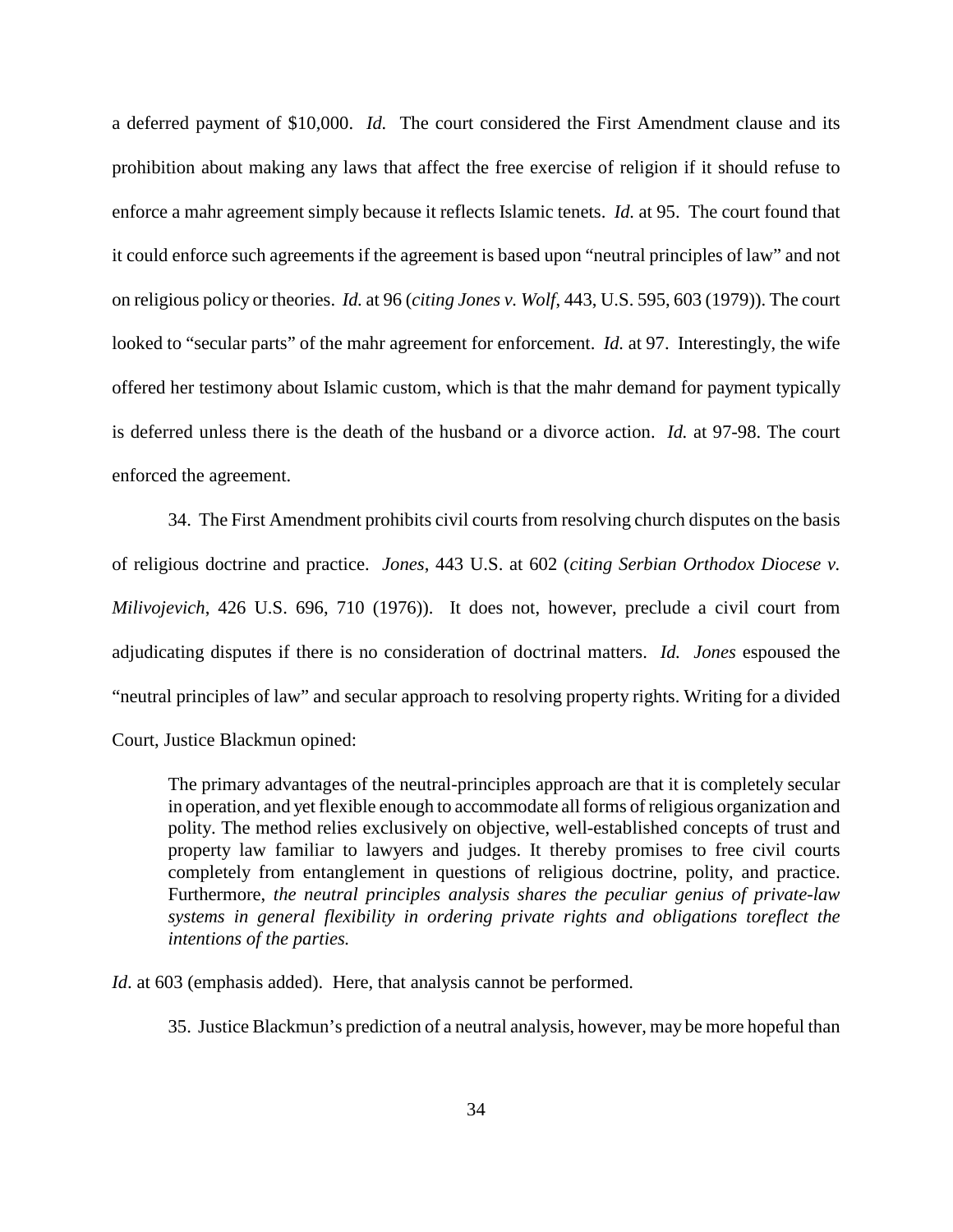realistic. With interpretation of a mahr agreement drawn under the "pertinence of the Islamic shadow behind which husband and wife negotiate, bargain, and determine mahr and its amount, courts have paradoxically refused an appreciation of contract law that would account for the parties' particular, peculiar, private ordering regime." Sizemore, *supra* at 1099 (*quoting* Pascale Fournier, *Flirting with God in Western Secular Courts: Mahr in the West*, 24 INT'L J.L. POL'Y & FAM. 67, 69

 $(2010)$ ).

36. This Court, while ultimately determining that respondent has not met her evidentiary

burden of proof, is not convinced that a mahr agreement qualifies as a prenuptial agreement.

In other jurisdictions, courts classify the mahr agreement as a prenuptial contract and then proceed to void the mahr agreement for failure to meet the state's statutory standards for prenuptials. For example, the Uniform Premarital Agreement Act, adopted by 26 states, provides that premarital agreements must be conscionable, entered into voluntarily, and executed only after both parties fully disclose their financial assets. Some states also require that independent legal counsel represent each party or that parties expressly waive representation. Most mahr agreements do not meet these requirements, and so, if treated as a prenuptial, many courts refuse to enforce the contracts.

Each voided mahr agreement establishes the misleading precedent that mahr agreements are equivalent to prenuptial contracts, when, in fact, the two are conceptually distinct. Indeed, the mahr developed for the sole benefit of the wife, as a way to ease an inequitable marriage custom and prevent financial destitution. In contrast, American prenuptial contracts formed to protect the economically superior party from sharing assets with the economically inferior party upon divorce. Thus, the mahr and the prenuptial contract developed to protect different parties and accomplish disparate goals.

Also dissimilar to prenuptials, mahr negotiations do not represent an attempt to bargain around default divorce law. When forming marital contracts in their home countries, Muslim parties most likely did not anticipate litigating in American courts and confronting state equitable division or community property laws. In Islamic tradition, each spouse retains their own assets as separate property during the marriage, and so marital or community property is foreign to Islam. And, finally, prenuptials represent the final financial agreement upon divorce, but Muslim couples may not have intended the mahr agreement to represent the exclusive post-divorce settlement because, under some schools of thought, the woman is entitled to alimony separate from her mahr.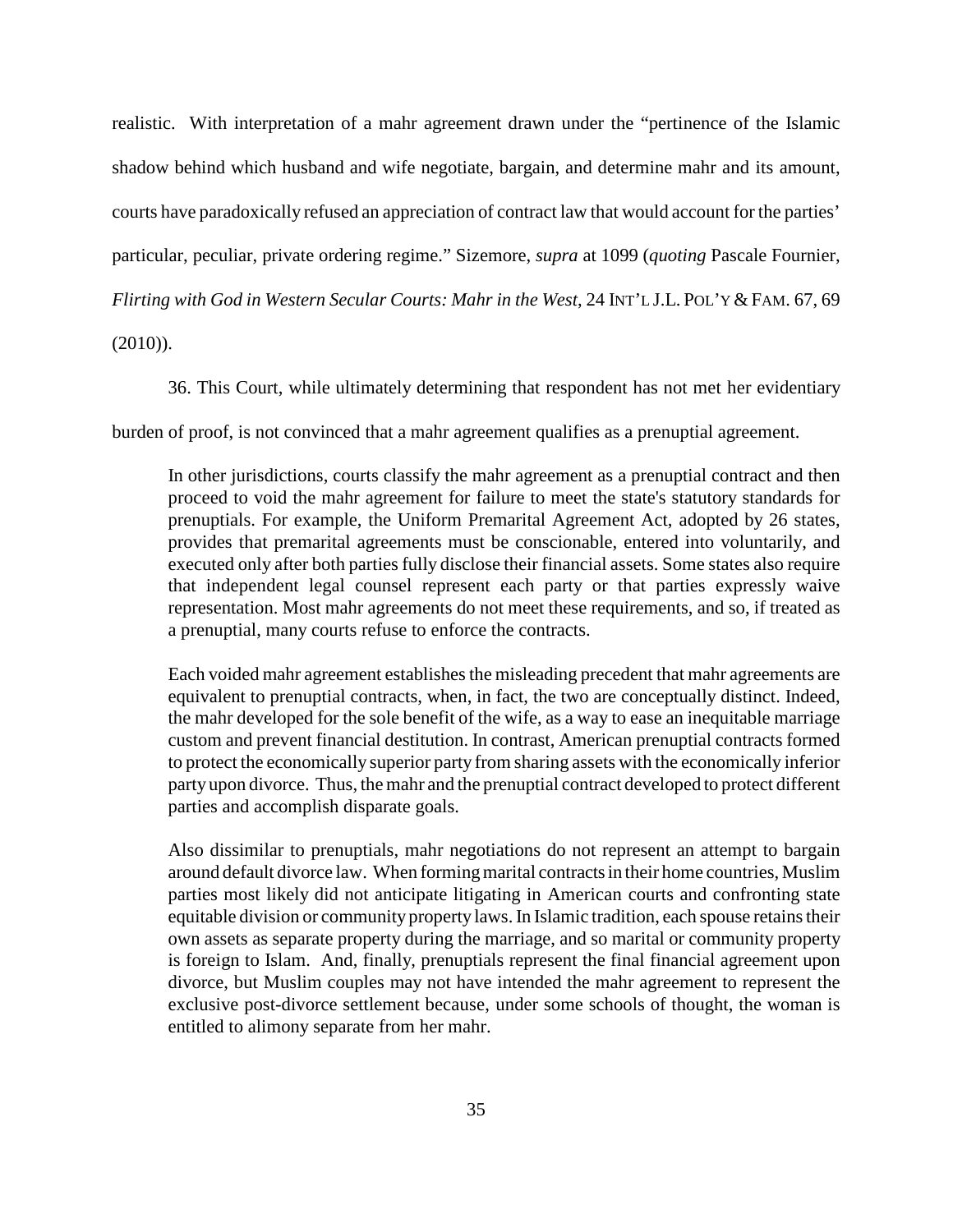Hence, the mahr agreement's vagueness creates a judicial guessing game that allows non-Muslim judges to falsely equivocate the mahr agreement with a prenuptial contract that preempts equitable division laws. One scholar explains that these cases have "created a serious warping of American judicial understanding of Islamic law as well as a hindrance to providing justice to US Muslim litigants." Thus, this insensitive use of parol evidence creates deceptive precedent that frustrates the proper enforcement of mahr agreements.

Sizemore, *supra* at 1104 -1105 (footnoted citations omitted).

37. In disregarding the mahr agreement in the case at bar, the parties are not denied justice or a remedy. Rather, the protection of Kansas law, applicable to the parties here, requires an equitable division of property in a secular system that is not controlled by the dictates of religious authorities or even a society dominated by men who place values on women in medieval terms.<sup>12</sup> *See, e.g., In Re Marriage of Shaban*, 105 Cal. Rptr. 2d 863, 865-67 (Calif. Ct. App. 2001) (husband argued for enforcement of an equivalent \$30 mahr agreement); and *Aleem v. Aleem*, 947 A.2d 489, 493 n.5 (Md. 2007) (husband argued for mahr of only \$2,500 when, under Maryland law, wife was entitled to at least half of \$2 million in marital assets).

38. In the present case, the Court does not find it inequitable to allow petitioner to retain, for the most part, premarital property he possessed, after conferring the equivalent of \$116,000 in gifts on respondent before any legitimate marriage had occurred.

# **The Affidavit of Support**

39. The last issue the Court addresses is respondent's argument that she is entitled to an order of support because it is compelled by federal law. Respondent initially filed a motion for temporary support and maintenance, Doc. 35, based on the theory that petitioner had executed a

<sup>12</sup> *E.g*., in *Harrison v. Abouelseoud*, 2012 WL 753761 \*7-8 (Conn. Sup. Ct. 2012), found a mahr agreement enforceable but ignored its provision waiving alimony and exercised its equitable powers and discretion to provide for alimony.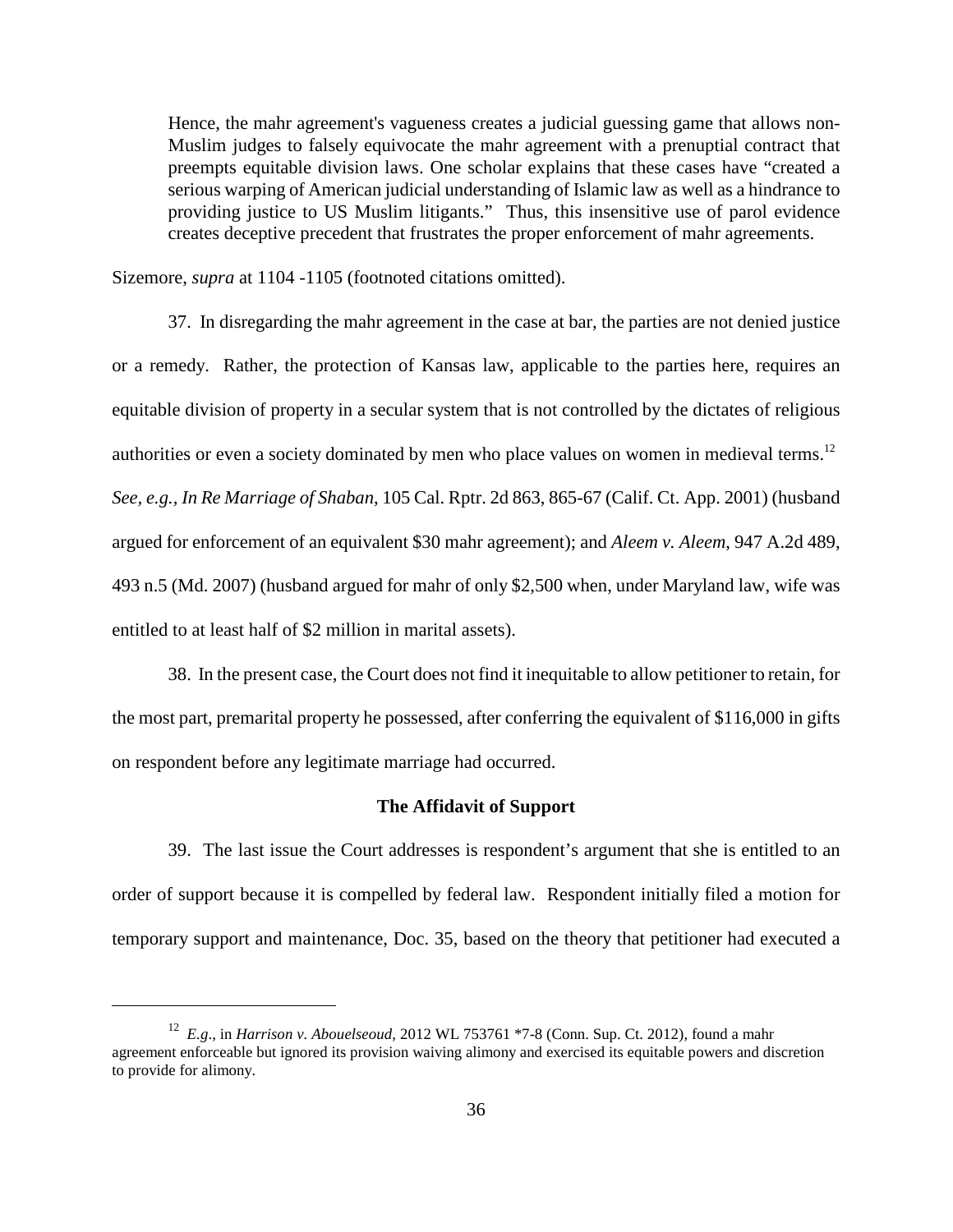Form I-864, a federal affidavit of support. Such affidavits are required when immigrant fiancées or

spouses are brought into the United States pursuant to the Immigration and Nationality Act, § 213A,

8 U.S.C. § 1183a, to ensure support an annual income of not less than 125 percent. It provides:

"No affidavit of support may be accepted by the Attorney General or by any consular officer to establish that an alien is not excludable as a public charge under section  $1182(a)(4)$  of this title unless such affidavit is executed by a sponsor of the alien as a contract–

**(A)** in which the sponsor agrees to provide support to maintain the sponsored alien at an annual income that is not less than 125 percent of the Federal poverty line during the period in which the affidavit is enforceable;

**(B)** that is legally enforceable against the sponsor by the sponsored alien, the Federal Government, any State (or any political subdivision of such State), or by any other entity that provides any means-tested public benefit (as defined in subsection (e) of this section), consistent with the provisions of this section; and

**(C)** in which the sponsor agrees to submit to the jurisdiction of any Federal or State court for the purpose of actions brought under subsection (b)(2) of this section."

40. Kansas courts have addressed this issue only once. *In re marriage of Sandhu*, 41 Kan.

App. 2d 975, 207 P.3d 1067 (2009). In *Sandhu*, the court noted that state and federal courts may

enforce such affidavits of support by the sponsored immigrant as a "legally enforceable contract and

that the sponsored immigrant 'has independent standing to enforce the sponsor's obligation' in any

federal or state court." *Id.* at 978 (*quoting Moody v. Sorokina*, 40 A.D.3d 14, 18-19, 830 N.Y.S.2d

399 (2007)).

41. 8 U.S.C. § 1184, titled "Admission of non-immigrants," authorizes the United States

Attorney General to promulgate regulations prescribing specific admission requirements for the admission of non-immigrants into the United States. It provides:

A visa shall not be issued under the provisions of section  $1101(a)(15)(K)(I)$  of this title until the consular officer has received a petition filed in the United States by the fiancée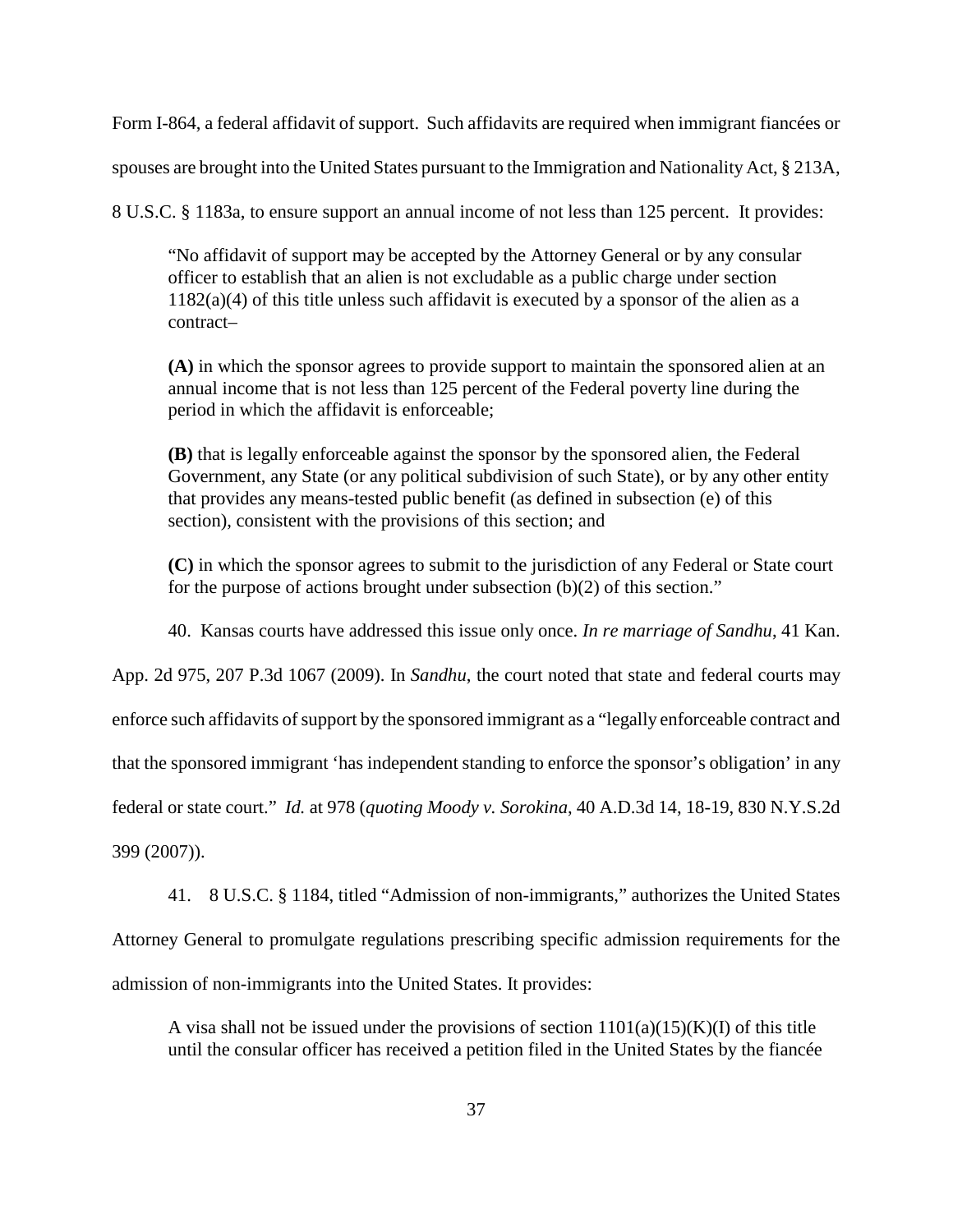or fiancé of the applying alien and approved by the Secretary of Homeland Security. The petition shall be in such form and contain such information as the Secretary of Homeland Security shall, by regulation, prescribe.

42. The specific provision referenced in the quoted portion above refers to the "fiancée or

fiancé of a citizen of the United States" which is defined as a non-immigrant class in 8 U.S.C. §

1101 cited herein. 8 C.F.R. Sec. 213a.2 expressly conditions the issuance of the fiancée visa on

an affidavit of support filed by the putative American spouse. 8 C.F.R. § 213a.2 provides:

(b) Affidavit of support sponsors. The following individuals must execute an affidavit of support on behalf of the intending immigrant in order for the intending immigrant to be found admissible on public charge grounds:

(1) For immediate relatives and family-based immigrants. The person who filed a relative, orphan or fiancé(e) petition, the approval of which forms the basis of the intending immigrant's eligibility to apply for an immigrant visa or adjustment of status as an immediate relative or a family-based immigrant, must execute an affidavit of support on behalf of the intending immigrant. If the intending immigrant is the beneficiary of more than one approved immigrant visa petition, it is the person who filed the petition that is actually the basis for the intending immigrant's eligibility to apply for an immigrant visa or adjustment of status who must file an affidavit of support.

43. There is little doubt in the Court's mind, as a question of immigration law, that petitioner

must have executed an affidavit of support consistent with the foregoing authorities, despite his failure to recollect doing so. But even respondent's failure to prove the affidavit in this instance is irrelevant in light of the fact that the Court has imputed the ability of respondent to earn a minimum wage for the period of time after the petition was filed.

44. Under the I-864 contractual obligation, divorce does not terminate the same. *Id.* at 979 (*citing Shumye v. Felleke*, 555 F. Supp. 2d 1020, 1024 (N.D. Calif. 2008)). Presumably, respondent would be free to pursue any such action so long as she remains in this country. In *Sandhu*, however, the court affirmed a finding that the immigrant spouse's earnings exceeded the federal poverty level